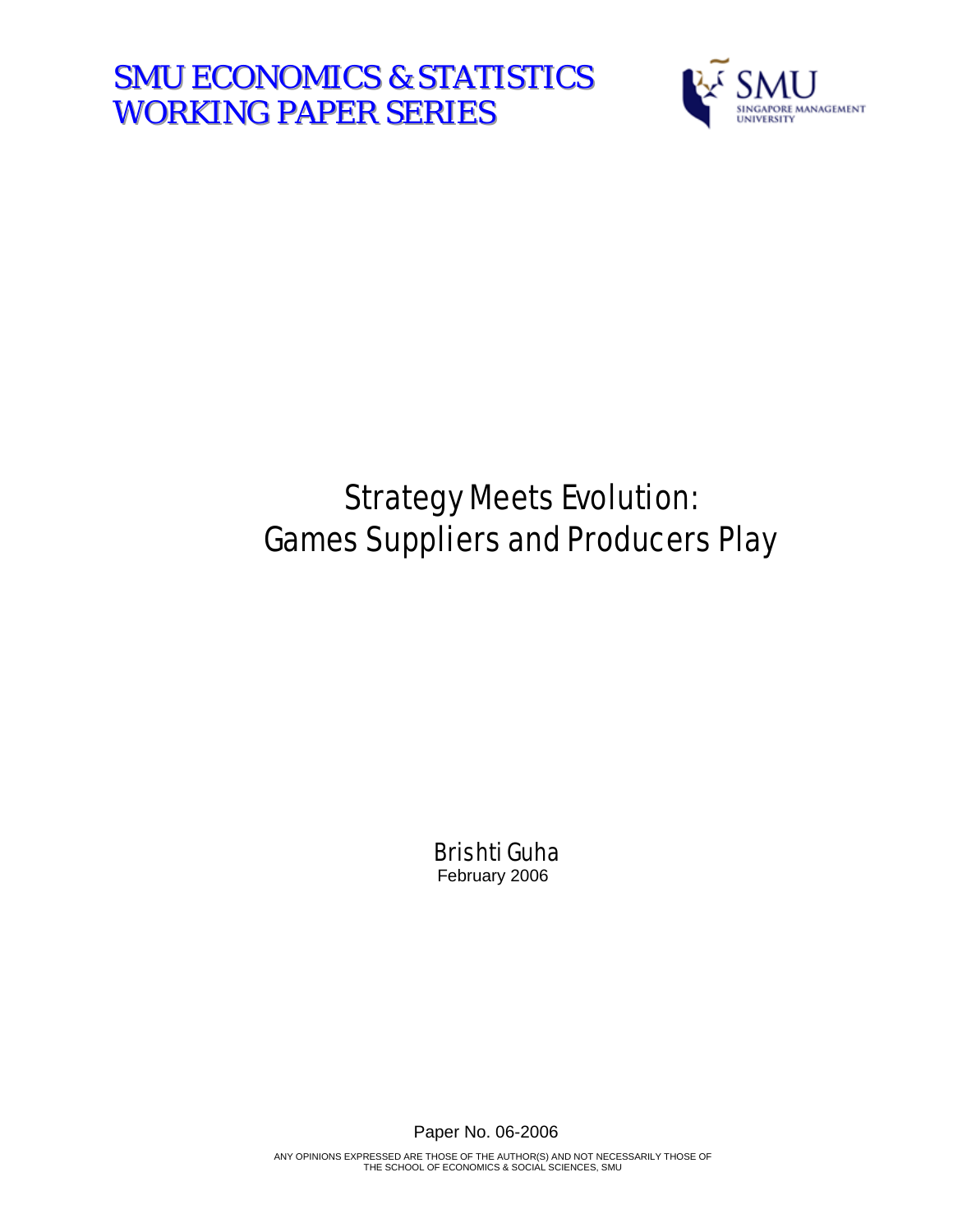## **STRATEGY MEETS EVOLUTION : GAMES SUPPLIERS AND PRODUCERS PLAY Brishti Guha[1](#page-1-0) Singapore Management University**

#### **Abstract**

Final goods producers, who may be *intrinsically* honest (a behavioral type) or opportunistic (strategic), play a repeated game of imperfect information with suppliers of an input of variable (and non-verifiable) quality. Returns to cheating are increasing in the proportion of intrinsically honest producers. If producers compete for another scarce input, adverse selection reduces this proportion enough to enforce universal honesty, whether at a high or a low quality equilibrium. This mechanism limits the proportion of *behavioral* types in the population of producers over a wide range of parameters: despite their inability to compete with opportunists, they are not wholly wiped out due to the *strategic* response of input suppliers. Moreover, in equilibrium, opportunists must replicate the behavioral type's behavior. Thus competition curtails the presence of the behavioral type but increases the incidence if its behavior. If a labor market, where skilled and unskilled labor coexist, is also endogenized, an honest equilibrium with both high and low quality will generally be reached; however an exclusively high quality equilibrium with unemployment of unskilled labor is also possible.

**JEL Classification : C7, D8, J4.** 

 $\overline{a}$ 

**Keywords:** Moral hazard, evolution, strategic response, repeated games, skill.

<span id="page-1-0"></span><sup>&</sup>lt;sup>1</sup>The School of Economics and Social Sciences, Singapore Management University, 90 Stamford Road, Singapore 178903. I began work on this paper while at the Department of Economics, Princeton University. I would like to acknowledge helpful input from Ashok Guha.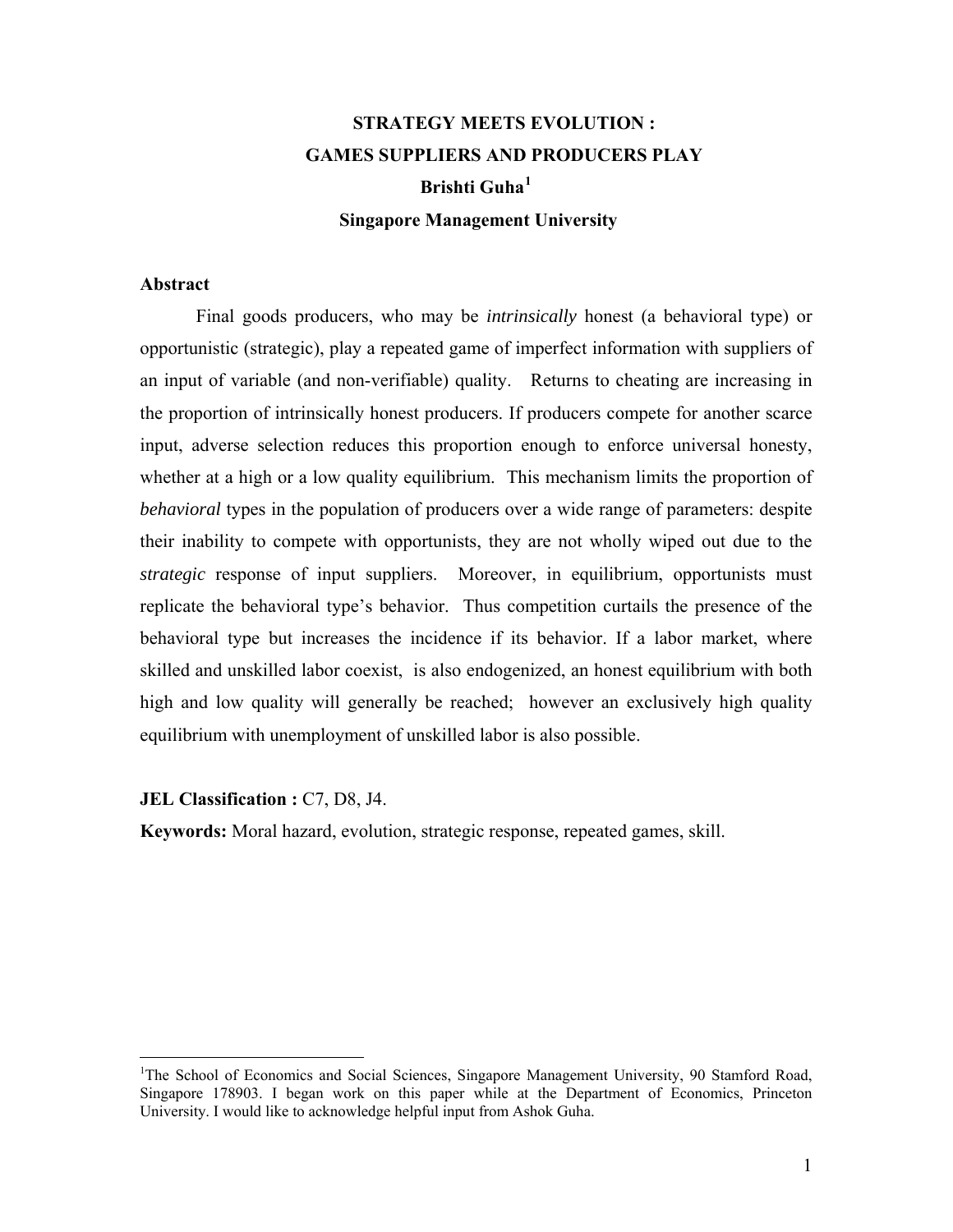#### **1. Introduction**

 Recent theory has been divided on the merits of continuing to assume that all economic agents are perfectly rational, where rationality is defined as following fully optimizing behavior. Accordingly, there has been no dearth of studies modeling some form of bounded rationality. In particular, two main alternatives to "strategic" or "fully optimizing" behavior were developed – evolutionary game theory and adaptive heuristics. In the former, agents follow a fixed "outcome-independent" strategy : different proportions of agents in the population follow different strategies and evolution "selects" the best strategy – or set of strategies - over time, subject to "mutations" – random changes or transitions in the strategy followed. In the latter, agents are not perfectly rational but may use a simple rule (for example, one based on regret matching – see Hart (2005)) to determine whether to switch to an alternative strategy.

Our paper attempts to fill a gap in this literature by focusing on the *interaction* between strategic optimizing types and types following a behavioral rule, when both types belong to a class of agents playing a repeated game against agents of another class (who, for simplicity, are all assumed to be rational). We apply our analysis to a problem of moral hazard between input suppliers, who supply inputs of variable but non-verifiable quality to final goods producers. Transfer prices for the inputs may be determined through Nash bargaining, however, final producers have the option to cheat their suppliers by falsely claiming that the input they had been supplied was of low quality, thus paying a low price for a high-quality input. The population of final producers is heterogeneous, with some intrinsically honest agents who always stick to honesty irrespective of economic considerations, and some opportunistic producers who are standard optimizing agents. Matching is the result of a search process, but once a match is formed it can persist into future periods unless it is terminated either exogenously or deliberately. We describe possible equilibria in three different models. All the models have the common feature that suppliers can supply inputs of high quality (using skilled labor at a wage  $w_s$ ) or low quality (using unskilled labor at a wage  $w_u$ ) to heterogeneous producers (either intrinsically honest or opportunistic) who transform these inputs into high or low quality products respectively which sell at prices  $P_H$  and  $P_L$ .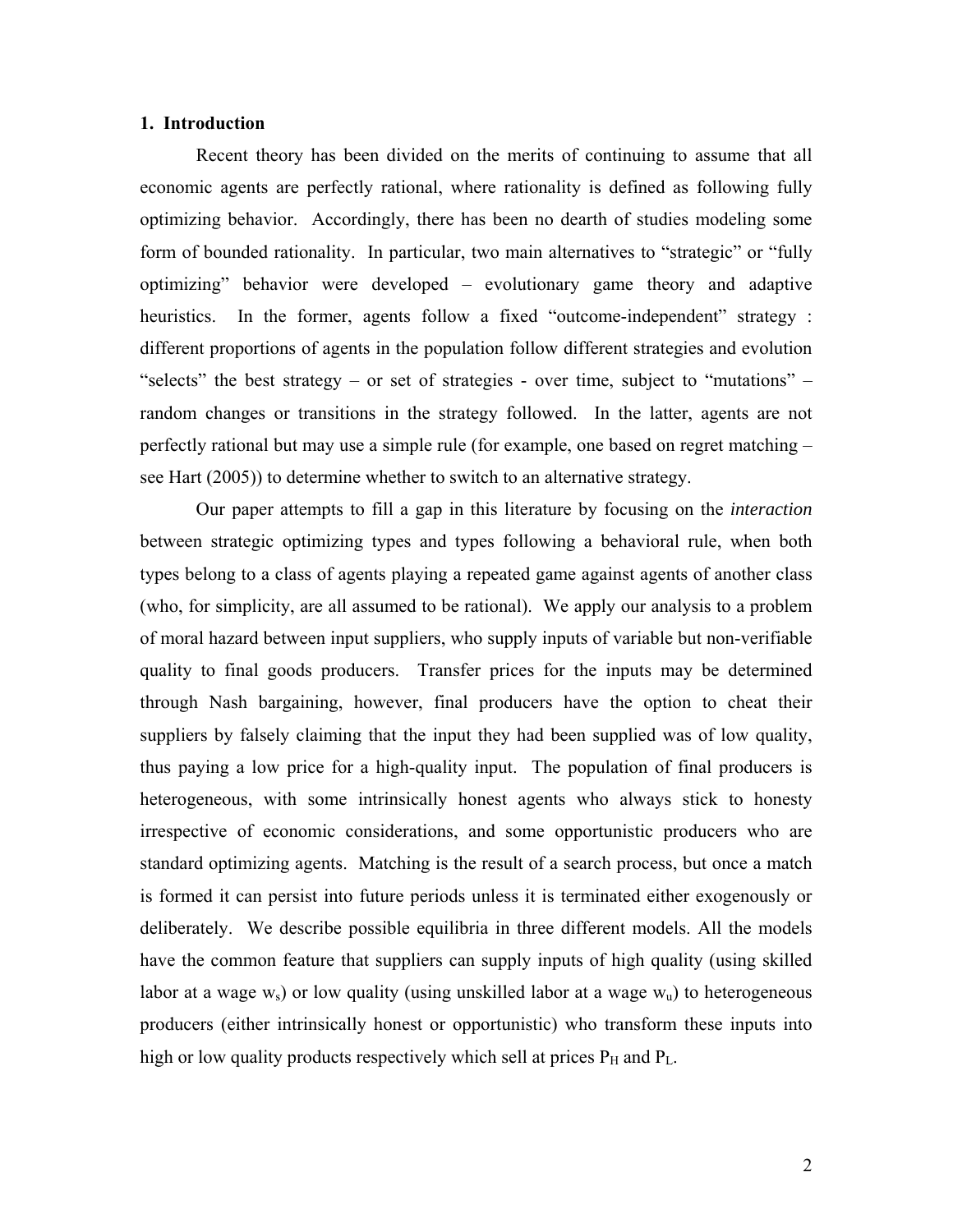In our first model, we have exogenous wages and final prices, implying perfectly elastic supply of all primary factors and perfectly elastic demand for all final products, as in a small open economy (so that there is no competition between producers in the factor or product markets).

In the second, wages and final prices are still exogenous, but production requires an additional factor, working capital, which is in inelastic supply and for which producers have to compete. The element of *competition* introduces the interaction between strategic and behavioral agents, both of whom are playing against agents of another class. Interestingly this mechanism serves to limit the proportion of behavioral types in the population for a wide range of parameters. The behavioral types' strategy is inferior, in the relevant parameter space, and this leads to their downfall : however, the type is not entirely wiped out, and this is due to the strategic response of *input suppliers* – the other class of agents. What is more, in contrast to the first model, equilibria in this model necessarily involve honesty – whether high or low quality is being supplied. Thus, although the proportion of the behavioral *type* in the population goes down, their *strategy* is now followed by every one. We therefore have a situation where, although "survival of the fittest" operates, the strategies followed by the unfit may prevail in equilibrium, due to the strategic interaction with other agents (input suppliers). Incorporation of the channel of competition between producers changes behavior in equilibrium, and also rules out *multiple equilibria* obtaining for the same parameter ranges that characterized the first model – serving as an *equilibrium selection device* for the relevant range of parameters.

In our third model, wages are endogenously determined by labor demand and inelastic supplies of each labor skill, though final product prices remain exogenous (as they would be in a small open economy). In general, we can show that a single equilibrium obtains here where both high and low quality co-exist – with workers of both skill levels being employed – but in some circumstances (if exogenous separations of matches are very frequent, and agents are impatient) we may have an equilibrium in which there is involuntary unemployment of unskilled labor, with only high quality being supplied and produced in equilibrium.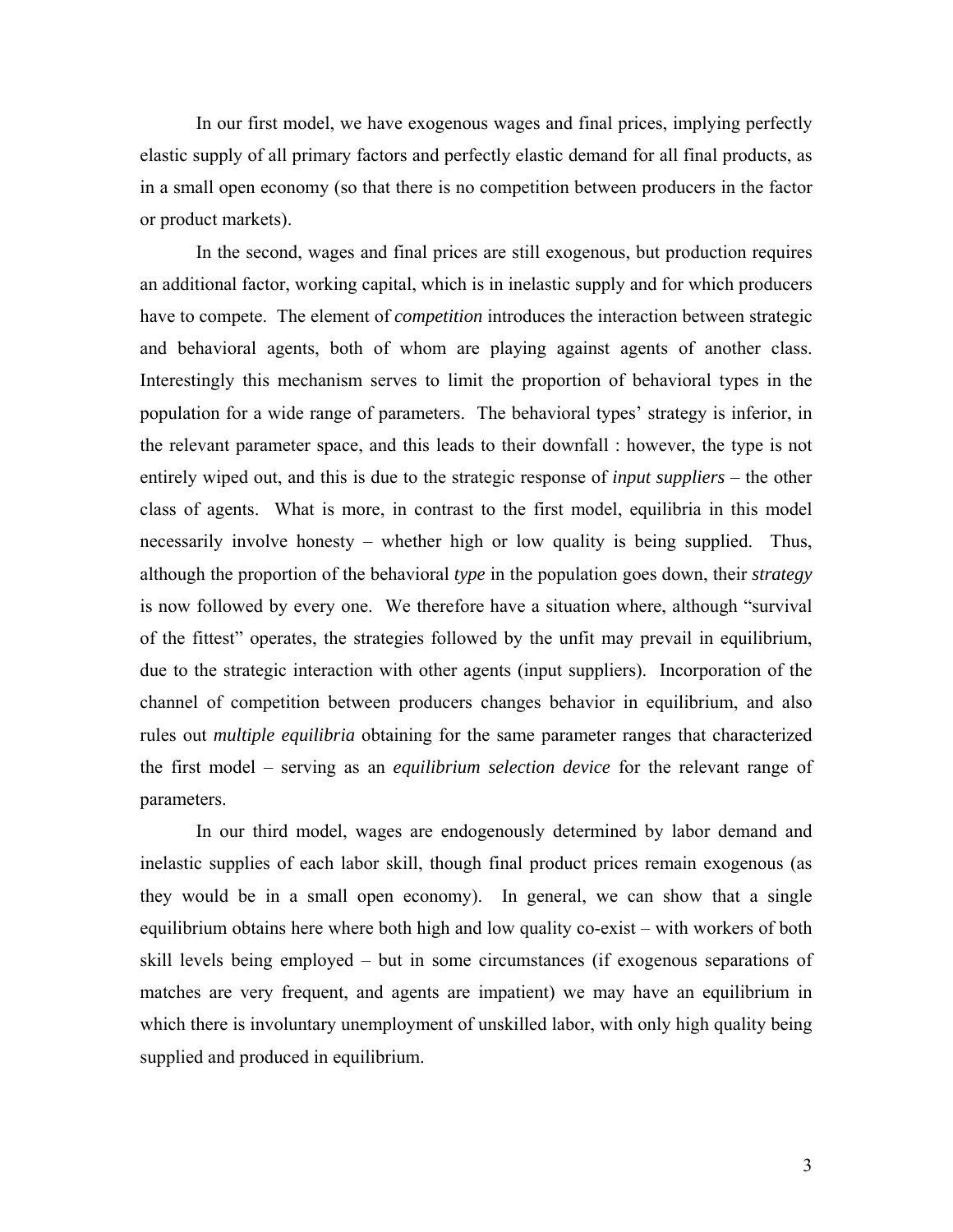Our paper thus relates to two of the three approaches in modeling agent behavior mentioned above – fully optimizing behavior and a behavioral genotype. We do not deal with adaptive heuristics. One strand of the related literature encompasses models of repeated moral hazard between fully optimizing players. This is an extensive literature and the ideas underlying it date at least as far back as Williamson (1979) and Grossman and Hart (1986). One or two-sided prisoner's dilemma models with scope for cheating include those by Diamond (1991), Dixit (2003) and Greif (1993). Often, prisoner's dilemmas in large populations exhibit i.i.d random matching in such papers, in contrast to our approach of allowing for persistent relationships, though a relationship may be terminated either deliberately or due to exogenous reasons. Papers such as Gul (2001) analyze hold-up problems and bargaining in a buyer-seller context, and this is also related to our model.

Some papers (eg Dixit 2003) also contain some behavioral players in a two-sided prisoner's dilemma. However, there is no mechanism whereby the optimizing and the behavioral players belonging to the same class of agents *compete* : as such the second model in our paper, by introducing such a mechanism, lends itself to an *evolutionary* interpretation – the force behind *selection* being an economic one. This brings us to another relevant strand of literature, that on evolutionary game theory. Unlike standard evolutionary models we emphasize the effect of strategic or optimizing agents on behavioral types and on strategies that survive in a population. Moreover, the mechanisms embedded in our second model as well as in our third model (which enables us to characterize conditions in the labor market in a general equilibrium setting and to predict in what circumstances involuntary unemployment of unskilled labor may emerge) serve as equilibrium selection devices eliminating the possibility of multiple equilibria for the same parameter values. So this links our work to the literature on equilibrium selection (which includes Myerson (2004 ) ).

#### **2. Model I : Perfectly Elastic Factor Supplies**

#### *2.1 Assumptions*

 We assume that suppliers can supply inputs of high quality (using skilled labor at a wage  $w_s$ ) or low quality (using unskilled labor at a wage  $w_u$ ) to heterogeneous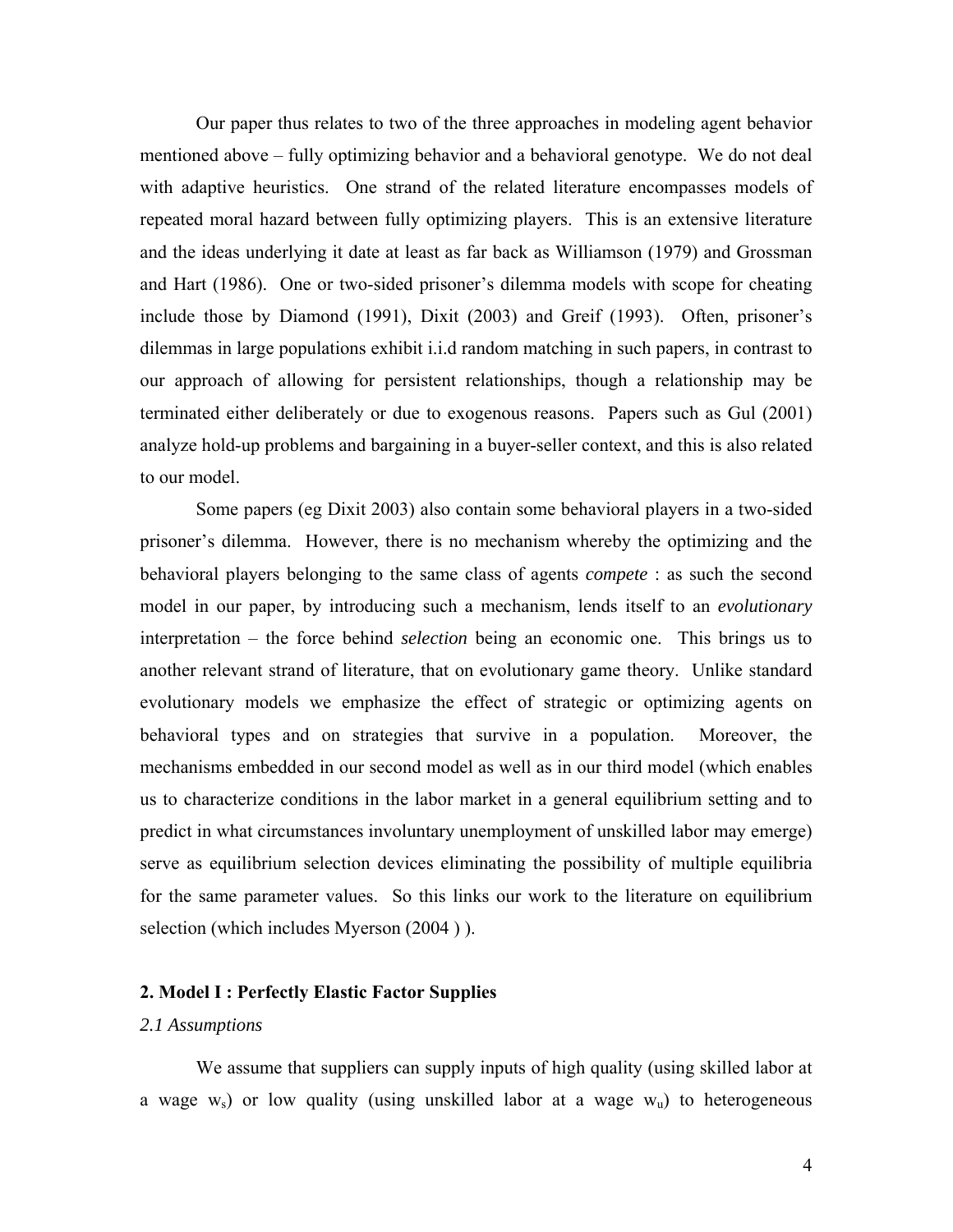producers (either intrinsically honest or opportunistic) who transform these inputs into high or low quality products respectively which sell at prices  $P_H$  and  $P_L$ .

 For the purposes of this first model, wages of both types of labor are exogenously fixed, all inputs are in perfectly elastic supply and hence there is no competition between producers in the factor market. Throughout we assume that final good prices are exogenous as in a small open economy. Moreover parameters are such that  $P_{H^-}$  w<sub>s</sub> >  $P_L$   $w<sub>u</sub>$  so that the total surplus (to be shared among each matched supplier and producer) from high quality production is never lower than that associated with low quality production.

 There are M suppliers and N producers where M and N are large numbers and M<N. Of the N producers, a proportion  $\alpha$  is intrinsically honest.

 Each period one supplier can be matched with only one producer, and vice versa. Matching involves *search* by suppliers and producers who are on the market for new matches : however those whose previous match has not been either deliberately or exogenously terminated remain in the old relationship and do not enter the market. A fraction 1-γ of all matches terminate exogenously (so that 1-γ is the probability of exogenous separation).

 Our assumption regarding informational structure throughout is that instances of cheating are not public knowledge and are observed only by the cheated party.

Once a match occurs, the matched supplier and producer decide on a contract. The non-verifiability of product quality makes any such contract incomplete. However, contracts can be so designed as to make it feasible – though not necessarily profitable – for either the producer or the supplier to cheat. If the producer has the option to decide on the price he will pay after inspecting the input, he is insured against being cheated, but has the opportunity himself of cheating by paying a low price for high quality. If he surrenders this option and agrees to pay a fixed pre-negotiated price, he cannot cheat and is vulnerable instead to cheating by the supplier, who could offer him low quality where the contract specifies high. Nor can the producer protect himself against cheating by threatening either to terminate the supply relationship or to pay a low price ever after. Such threats have no punitive value: the dismissed supplier can enter the market masquerading as someone exogenously separated and secure a new match with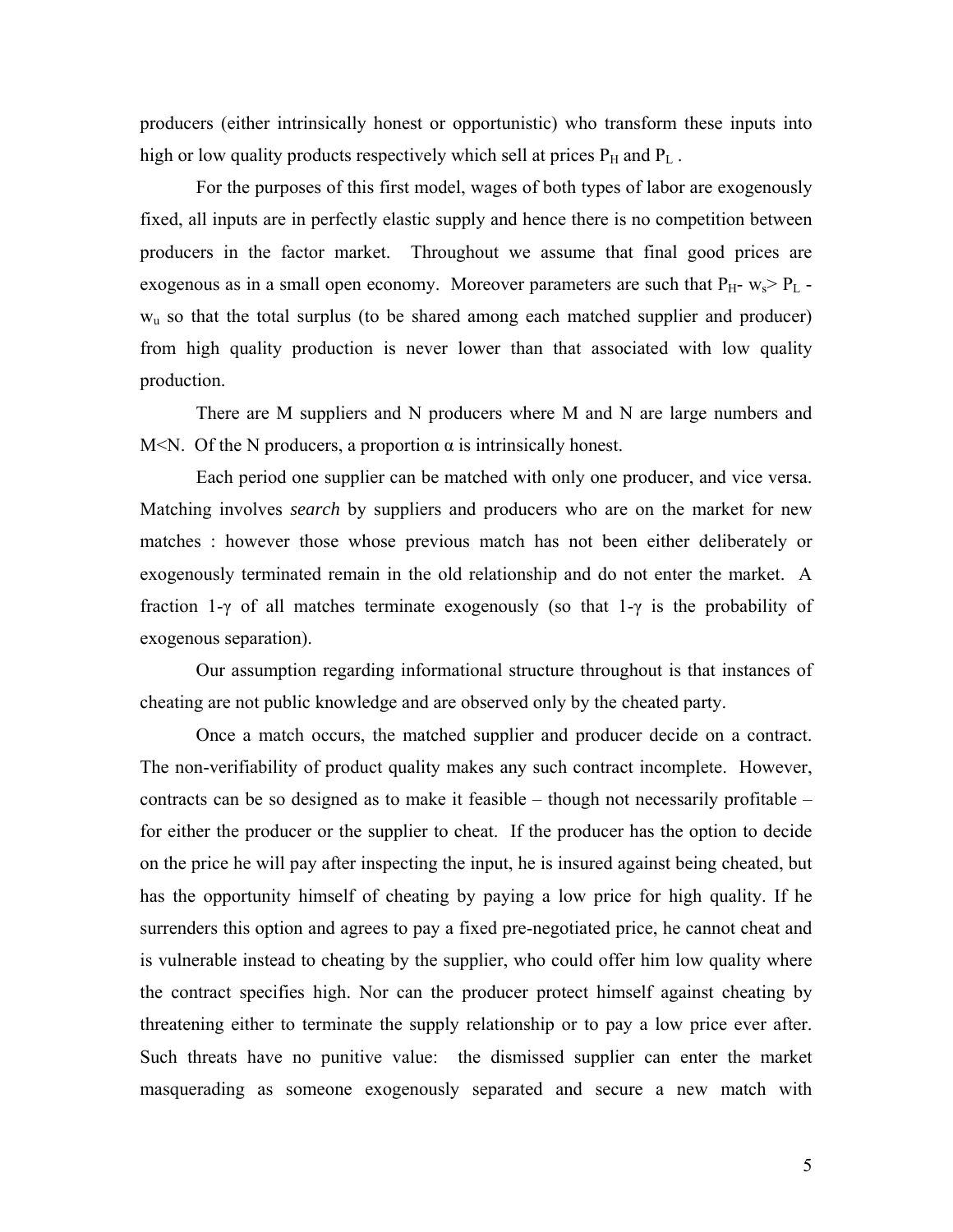probability one. Indeed, the supplier can himself dissolve the relationship to counter the low-price threat immediately after collecting the pre-negotiated price and move on to another "one-night stand". Since the producer anticipates this, such contracts, even if feasible, will never actually be concluded. We can focus therefore exclusively on contracts where the producer has the right to decide whether to pay a high or a low price after receiving the supply.

Apart from this angle, the contract must specify the transfer prices the supplier is to be paid for high and low quality inputs. These are denoted by  $p_H$  and  $p_L$  respectively. We assume Nash bargaining. If the transfer prices are contingent on the quality that the producer claims to have received, they are not strictly implementable by law; however, though input quality is non-verifiable, the transfer prices themselves as well as the fact of input delivery are all legally verifiable, therefore suppliers have to be paid a minimum of  $p_L$ . If a producer cheats by making a false claim about input quality and accordingly paying a low price, the supplier can retaliate by supplying the opportunistic producer low quality ever after or even by deliberately terminating the relationship. In the latter event, the producer has to search for a new partner. He is not necessarily branded as a cheat by the mere fact of a severed relationship since there is a given probability 1-γ of an exogenous separation. However, he faces an uncertain prospect q (which we endogenize) of finding a new match in the next period.

The low quality price is determined with reference to the threat point of no transaction (which yields a surplus of zero to each party). The Nash product  $(P_L - p_L)(p_L)$ –  $w_u$ ) is maximized at  $p_L = (P_L + w_u)/2$ . If the producer claims to have received low quality, this is the price he must pay.

The contract can be sustained by two threats, termination and low-quality supply. However, we need not consider the threat of low-quality supply and its impact on producer behavior. If this is not as severe a threat as termination, a producer who can withstand the termination threat will automatically be able to withstand the low-quality threat as well. If, on the other hand, low-quality supply reduces the producer's income more than termination does, the producer, after cheating the supplier, can always dissolve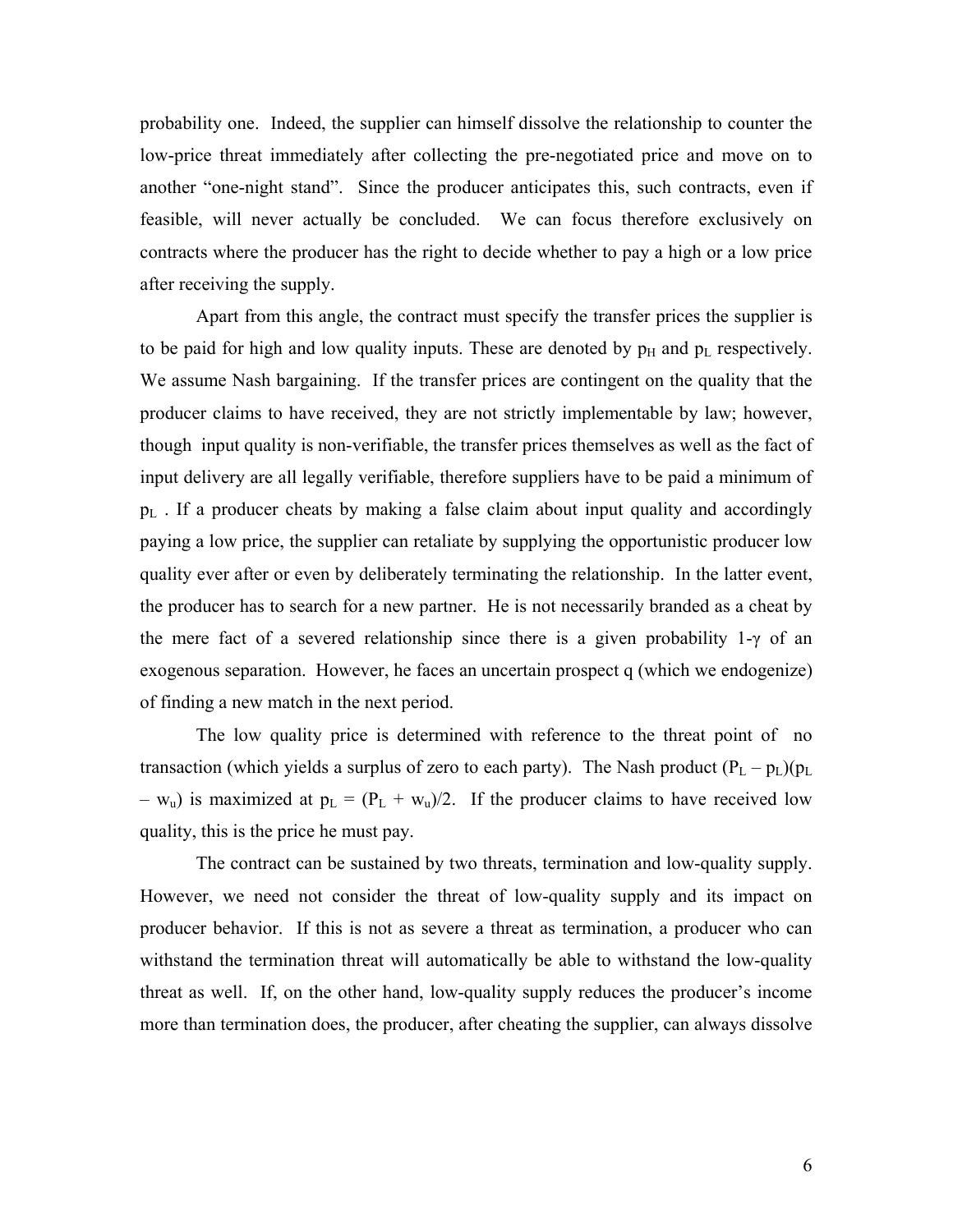the partnership himself, thus rendering the low-quality threat irrelevant<sup>[2](#page-7-0)</sup>. We shall determine the parameter range over which termination is an effective threat.

Curiously however, in the parameter range where the contract is not implementable, it may yet be concluded between supplier and producer in full knowledge that it will not be generally implemented. We then have a cheating equilibrium: suppliers provide high quality, are cheated by all opportunistic producers, whom they replace by a newcomer in every period; however, the proportion of honest producers who pay the suppliers  $p<sub>H</sub>$  is high enough for the latter to persist with the provision of high quality.

#### *2.2 Timing*

 $\overline{a}$ 

 In the beginning of each period, suppliers and producers who are on the market for new matches search for a match, and if successful, enter into a relationship. Those not on the market continue with their previous relationships.

Prior to production of the input, each matched agent bargains with his match, determining the transfer prices to be paid for high or low-quality inputs. Then matched suppliers supply either high or low quality (and hire skilled or unskilled labor accordingly).

Each matched producer then takes possession of the input and decides what to pay on the basis of quality. If a low quality input has been supplied, both honest and opportunistic producers pay  $p_L$ . If the input was of high quality, opportunistic producers decide whether to deal honestly, paying  $p_H$ , or to cheat, paying  $p_L$ : intrinsically honest producers pay  $p_{\text{H}}$ .

Depending on the actual quality of the input supplied, matched producers then produce a good of high or low quality. At the end of the period, suppliers may choose to break off the relationship, in which case they and their separated partner both enter the market for new matches in the next period. Or the match may terminate exogenously, in which case the same outcome ensues. If neither occurs, both parties continue with the relationship. The whole process is then repeated ad infinitum.

<span id="page-7-0"></span> $2^{2}$  The payoff of a producer who has voluntarily terminated his partnership with a supplier is identical with that of one who has been punished by termination.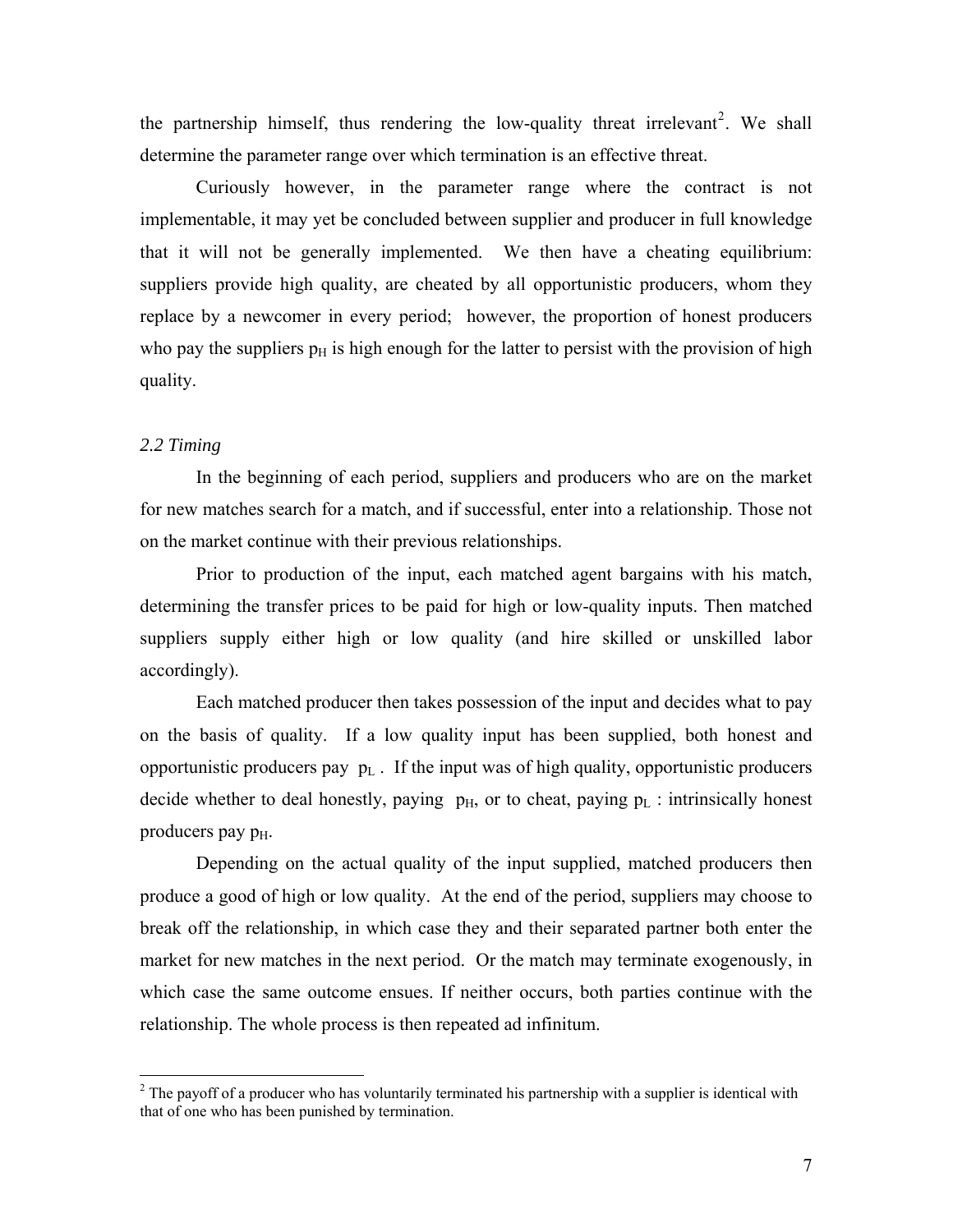#### *2.3 Strategies and Equilibria*

 Quality-contingent Nash bargaining prices are determined assuming that in each match, a supplier and a producer equally divide the surplus  $(P_H - w_s)$  for high quality and  $(P_L - w_u)$  for low. Then the transfer prices are given by  $p_H =$ 2  $\frac{P_H + w_s}{2}$  and  $p_L =$ 2  $\frac{P_{L} + w_{u}}{P_{L}}$ . We note that  $p_H > p_L$  given the assumption that  $P_H$ -  $w_s > P_L$  -  $w_u$ .

 In the one-stage game opportunistic producers have a clear incentive to cheat suppliers who supply them with a high quality input, paying them only  $p_L$  – thus appropriating cheating gains of  $p_H$ - $p_L$ . If all producers were opportunistic, the suppliers' best response would be to always supply low quality as this would give them a payoff of  $p_L - w_u > p_L - w_s$  which they get from supplying high quality to producers who then cheat them. However, some producers (a fraction  $\alpha$ ) are honest in our framework and will pay  $p_H$  if high quality is supplied. Hence, suppliers decide on what quality input to supply based on their expectation over types in the population (they cannot ex-ante distinguish opportunistic firms from honest ones) : they supply low quality iff

$$
\alpha(p_H - w_s) + (1 - \alpha)(p_L - w_s) < p_L - w_u
$$

or iff

$$
\alpha < \frac{w_s - w_u}{p_H - p_L} = \frac{2(w_s - w_u)}{P_H - P_L + (w_s - w_u)}
$$

given the Nash-bargaining determined values of the transfer prices. In this event they are always paid  $p_L$  and opportunistic producers do not get a chance to cheat. Otherwise, they supply high quality, are cheated by opportunistic producers and are paid  $p<sub>H</sub>$  by honest producers.

In the repeated game we allow for exogenous terminations and endogenize search probabilities. Note that uncertain search and exogenous terminations imply that merely observing that a producer's previous matches had been terminated does not enable other potential suppliers to identify him as a cheat.

Given our contract, only producers can cheat and the suppliers' deterrent strategies involve punishing a producer who cheats either by deliberately terminating the relationship or by supplying low quality thereafter as long as the relationship lasts. We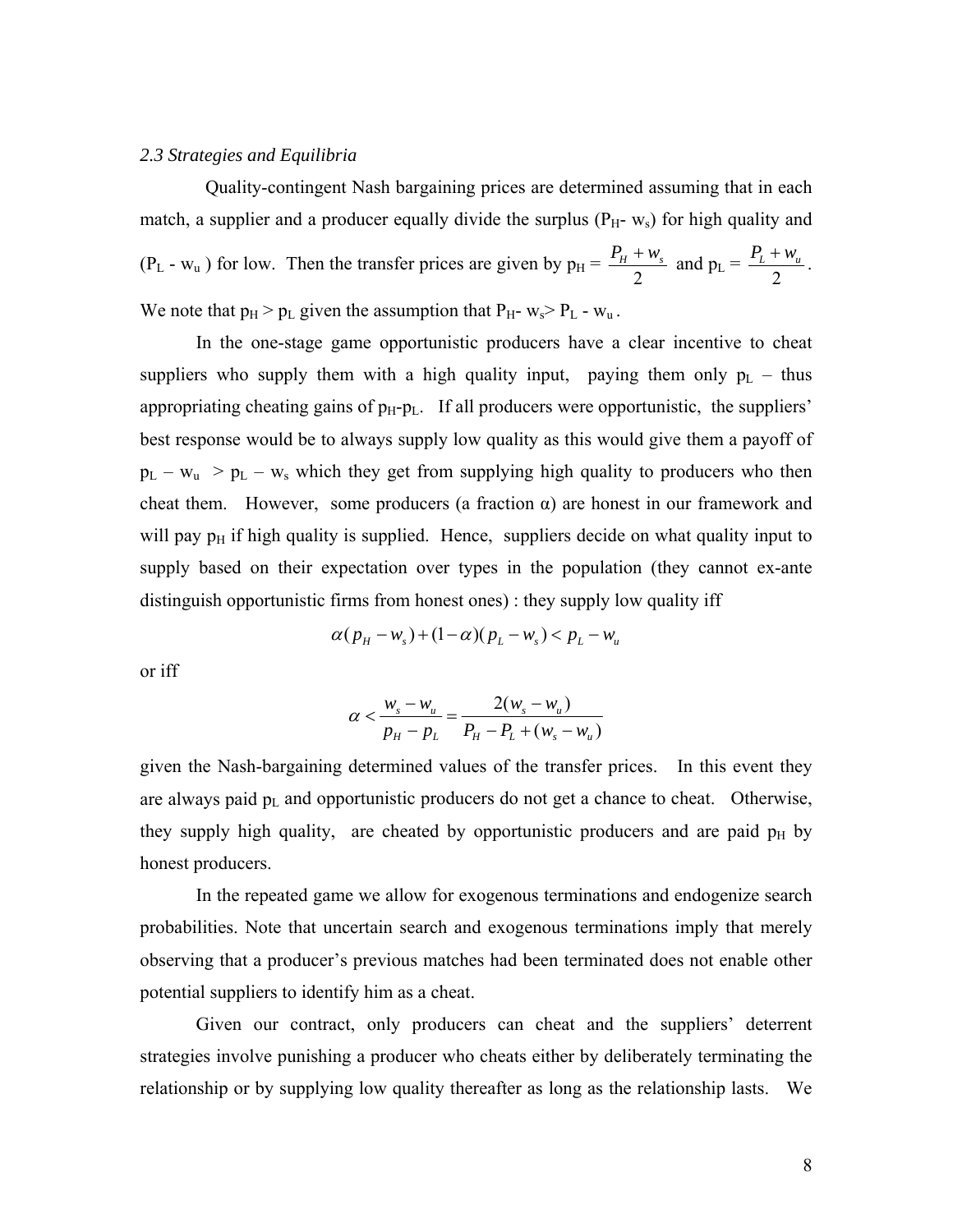examine the parameter ranges in which either of these threats enforces a high-quality honest equilibrium. We then go on to describe two other kinds of equilibria that could exist, depending on the parameter values. For some parameters multiple equilibria may exist.

**(1) A high-quality honest equilibrium** : Every period, matches occur between suppliers and producers who are both on the market. Let  $q_H$  be the probability of a producer on the market finding a match in an honest equilibrium. Once a match is formed it persists unless it terminates exogenously. There is no cheating and therefore no punitive separations. The number of earlier matches persisting into any given period is equal to :

$$
M - (1 - \gamma)M = \gamma M \tag{1}
$$

As suppliers constitute the short side of the market, all M suppliers can find matches but of these matches a fraction  $1 - \gamma$  terminate in each period, as indicated above. Therefore the number of producers on the market equals the total number of producers N, less the ones in matches that persist from earlier periods : or

$$
N - \gamma M \tag{2}
$$

while by a similar argument the number of suppliers on the market is

$$
M - \gamma M \tag{3}
$$

From (2) and (3), the probability of a producer on the market finding a match is:

$$
q_H = \frac{(1 - \gamma)M}{N - \gamma M} \tag{4}
$$

This endogenizes q in an honest equilibrium.  $q_H$  is evidently decreasing in  $\gamma$ . Equivalently, it is increasing in the probability of exogenous separation.

What conditions support an honest equilibrium? Recall that the effective offequilibrium threat is for a cheated supplier to terminate his relationship with the cheat. This threat is costless for the supplier, as next period he is sure to find another match, from whom he can expect a strictly higher payoff than from the cheat (even if other opportunists also wanted to cheat, there is some probability that the new match will be an intrinsically honest type). When will this threat be effective in deterring deviations by producers? Let  $V_H$  be the lifetime expected payoff of a matched producer in an honest high-quality equilibrium, and let  $V_{HU}$  be the payoff of an unmatched producer in this equilibrium. Then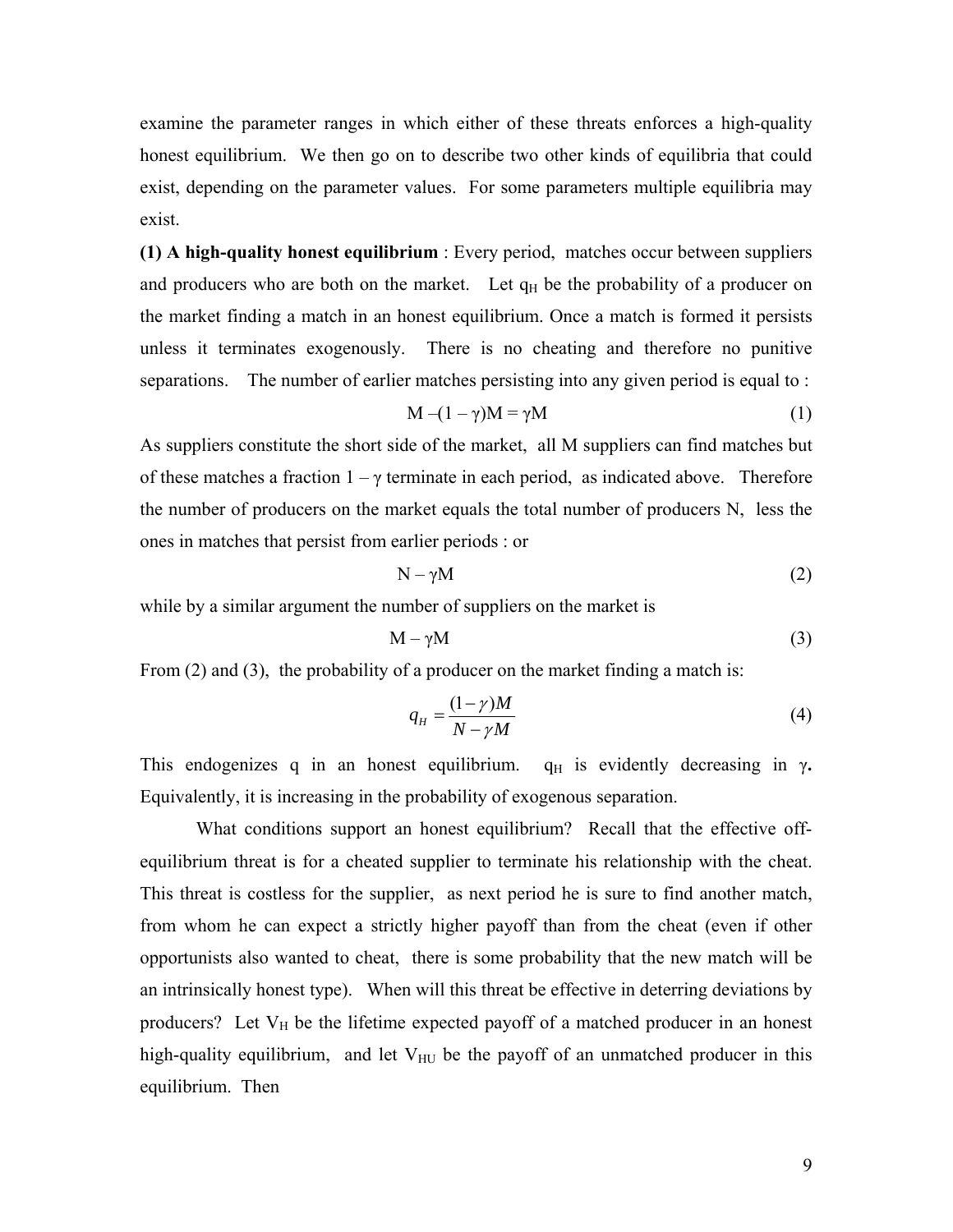$$
V_{H} = (P_{H} - p_{H}) + \delta \{\gamma V_{H} + (1 - \gamma)V_{HU}\}
$$
\n(5)

The first bracketed term denotes the producer's payoff from acting honestly in his current match, while the term in braces shows that if the match terminates exogenously (with probability  $(1 - \gamma)$ ) the producer gets the payoff of an unmatched producer, otherwise he continues to get the payoff of a matched producer : his future expectation is discounted by the discount factor δ. Now a producer whose match terminates exogenously finds a new match with probability  $q_H$ , where  $q_H$  is given by (4) : otherwise, his "unemployment" persists into the next period. Thus, we have

$$
V_{HU} = q_H V_H + (1 - q_H) \delta V_{HU}
$$

Or

$$
V_{HU} = \frac{q_H}{1 - \delta(1 - q_H)} V_H
$$
\n<sup>(6)</sup>

Substituting (6) in (5) and simplifying,

$$
V_H = (P_H - p_H) \frac{1 - \delta(1 - q_H)}{(1 - \delta)(1 - \delta \gamma (1 - q_H))}
$$
(7)

Let  $V_D$  be the payoff to a deviant producer in this equilibrium. A deviant cheats and gets  $P_H-p_L$ , but then the cheated supplier terminates the relationship. After this, the deviant would have to search for a new match. So

$$
V_{D} = P_{H} - p_{L} + \delta q_{H} Max(V_{D}, V_{H})[1 + \delta(1 - q_{H}) + \delta^{2}(1 - q_{H})^{2} + ..]
$$
  
=  $P_{H} - p_{L} + \frac{\delta q_{H}}{1 - \delta(1 - q_{H})}$  Max(V<sub>D</sub>, V<sub>H</sub>) (8)

The condition to rule out deviations is that

$$
V_D\!\!< V_H
$$

In this case,

$$
V_{D} = P_{H} - p_{L} + \frac{\delta q_{H}}{1 - \delta (1 - q_{H})} V_{H} < V_{H}
$$

Or

$$
V_{H} > [P_{H} - p_{L}] \frac{1 - \delta(1 - q_{H})}{1 - \delta}
$$
 (9)

Equivalently, from (7) and (9),

$$
P_{H} - p_{H} > [P_{H} - p_{L}] \{ 1 - \delta \gamma (1 - q_{H}) \}
$$
\n(10)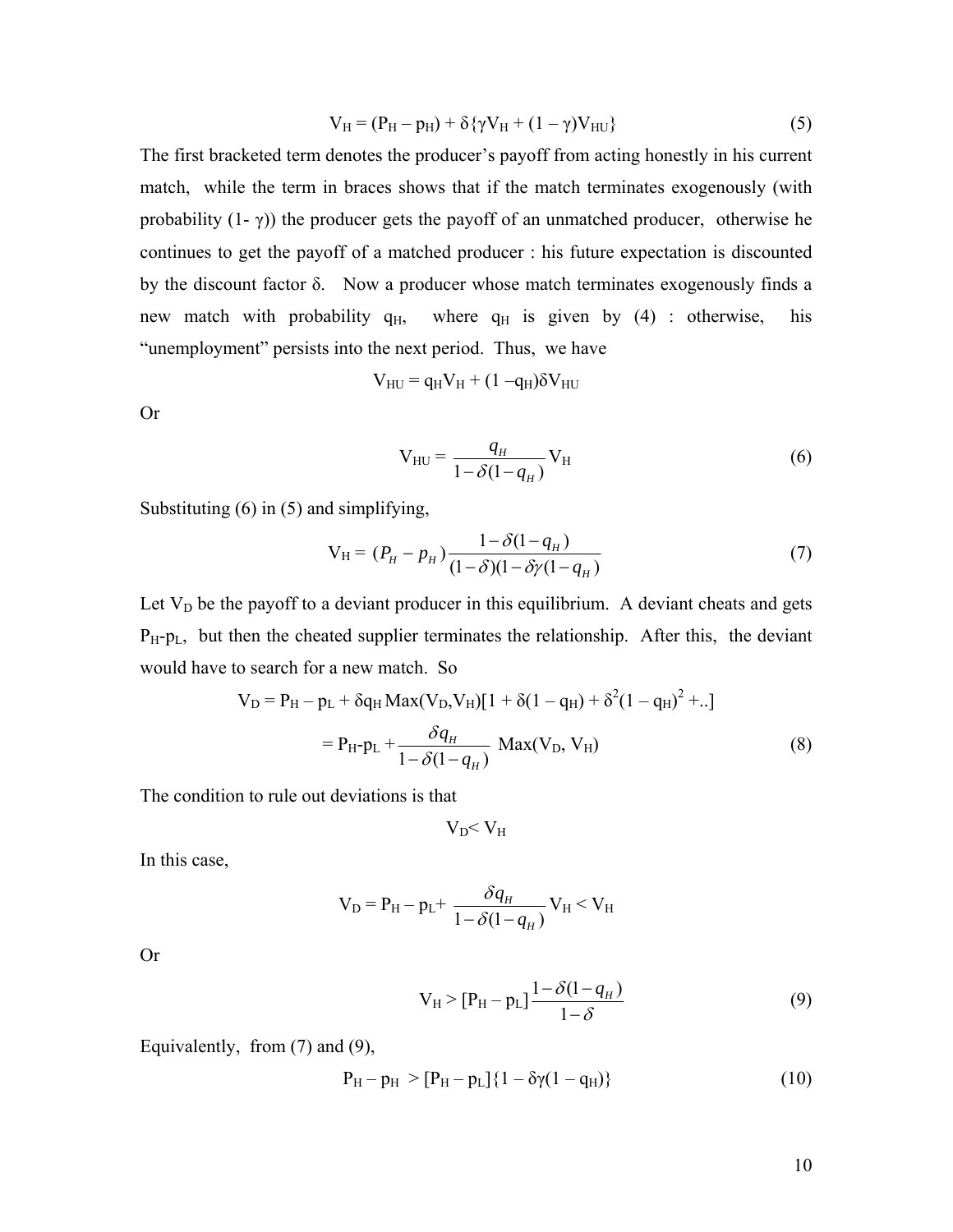We have already argued that the threat of perpetual low-quality supply has no independent force since the producer can circumvent it by dissolving the relationship himself.

An honest equilibrium is thus ensured in the parameter range (10).

Now we focus on the termination threat and turn to the description of other possible equilibria<sup>[3](#page-11-0)</sup>. This leads us to:

**(2) A "high quality cheating equilibrium":** This is an equilibrium where suppliers always supply high quality but are paid the low price  $p_L$  by all opportunistic types in spite of the termination threat<sup>[4](#page-11-1)</sup>. What are the conditions required to support such an equilibrium?

We first examine the conditions that make it optimal for opportunistic producers to always cheat when supplied with high quality (if they are supplied low quality, then of course they have no opportunity to cheat). Suppose we are in an equilibrium where high quality is being supplied and opportunistic producers are always cheating. Then in each match, they make  $P_H - p_L$  – each instance of cheating is followed by immediate termination of the relationship, followed by renewed cheating if and when a new match is found. The number of matches from earlier periods persisting into the current period is :

$$
M - (1-\gamma)M - \gamma(1-\alpha)M = \alpha\gamma M \tag{11}
$$

The third term being subtracted denotes the matches that were deliberately terminated because the suppliers in question were cheated by opportunistic producers. Therefore, the number of suppliers on the market is

$$
M(1-\alpha\gamma) \tag{12}
$$

While the number of producers on the market is N minus the number in matches persisting from earlier periods, or

 $\overline{a}$ 

<span id="page-11-0"></span><sup>&</sup>lt;sup>3</sup> Reversion to supplying low quality forever in a repeated relationship is essentially the trigger strategy of resorting to the one-shot Nash equilibrium in a two player game. We wish to focus on the richness added to the model as a result of allowing for multiple suppliers and producers and uncertain search. As we shall show shortly, supplying low quality is the equilibrium strategy for some parameter ranges even when a termination threat constitutes the off-equilibrium punishment for cheating – however, for other parameter values, high quality may be supplied.

<span id="page-11-1"></span><sup>&</sup>lt;sup>4</sup> Of course, intrinsically honest producers never cheat their suppliers.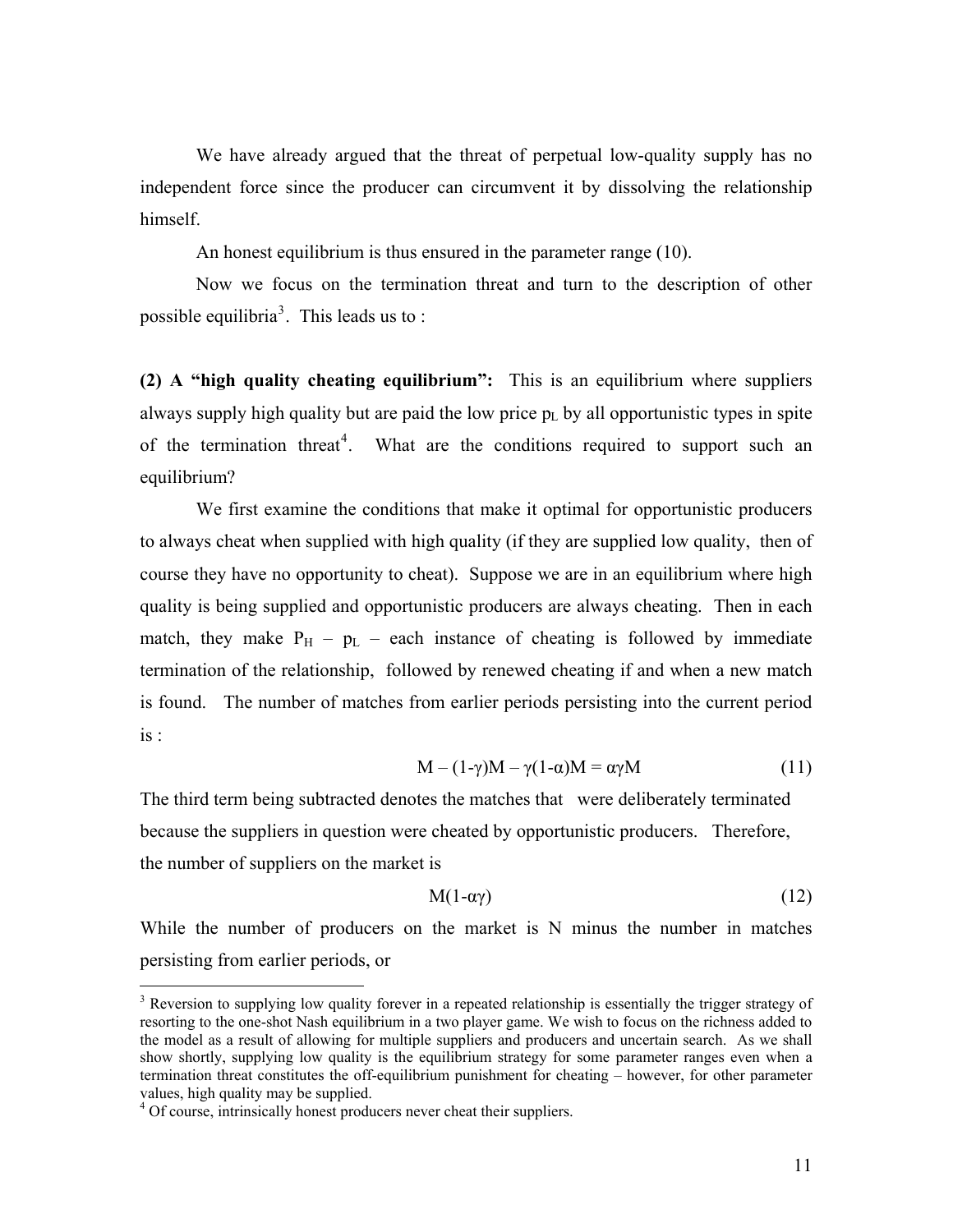$$
N-\alpha\gamma M\tag{13}
$$

So the probability of a producer on the market finding a match in this cheating equilibrium is

$$
q_c = \frac{M(1 - \alpha \gamma)}{N - \alpha \gamma M} \tag{14}
$$

We note that  $q_c > q_H$ . Because of the greater number of terminations in a cheating equilibrium, there are more suppliers on the market and this makes it easier for a producer whose relationship has terminated to find a new match.

Denoting the opportunist's payoff to following a cheating strategy by  $V_c$ ,

$$
V_c = [P_H - p_L][1 + \delta q_c + \delta^2 q_c + ...]
$$
  
=  $[P_H - p_L][1 + \frac{\delta q_c}{1 - \delta}]$   
=  $[P_H - p_L][\frac{1 - \delta(1 - q_c)}{1 - \delta}]$  (15)

For opportunistic producers to have no incentive to deviate from this strategy, we require  $V_c$  to exceed  $V_{Dc}$ , which denotes the payoff of a deviant in a cheating equilibrium. A one-time deviation consists of paying  $p<sub>H</sub>$  for high quality, so that barring exogenous terminations, the relationship persists. Thus we require:

$$
V_{Dc} = P_H - p_H + \delta \gamma V_c + \delta (1 - \gamma) q_c V_c [1 + (1 - q_c)\delta + (1 - q_c)^2 \delta^2 + ..] < V_c
$$

Or

$$
V_{Dc} = P_H - p_H + \delta \gamma V_c + q_c V_c \frac{\delta(1-\gamma)}{1-\delta(1-q_c)} \langle V_c
$$

Simplifying, this gives us:

$$
[P_H - p_H] \frac{1 - \delta(1 - q_c)}{(1 - \delta)(1 - \delta \gamma(1 - q_c))} < V_c
$$

or from  $(15)$ ,

$$
P_{H} - p_{H} < [P_{H} - p_{L}] \{ 1 - \delta \gamma (1 - q_{c}) \}
$$
 (16)

(16) is the condition supporting a high quality cheating equilibrium on the producers' side.

When will suppliers support this equilibrium by supplying high quality in spite of the knowledge that all opportunistic producers might cheat ? The suppliers' choice of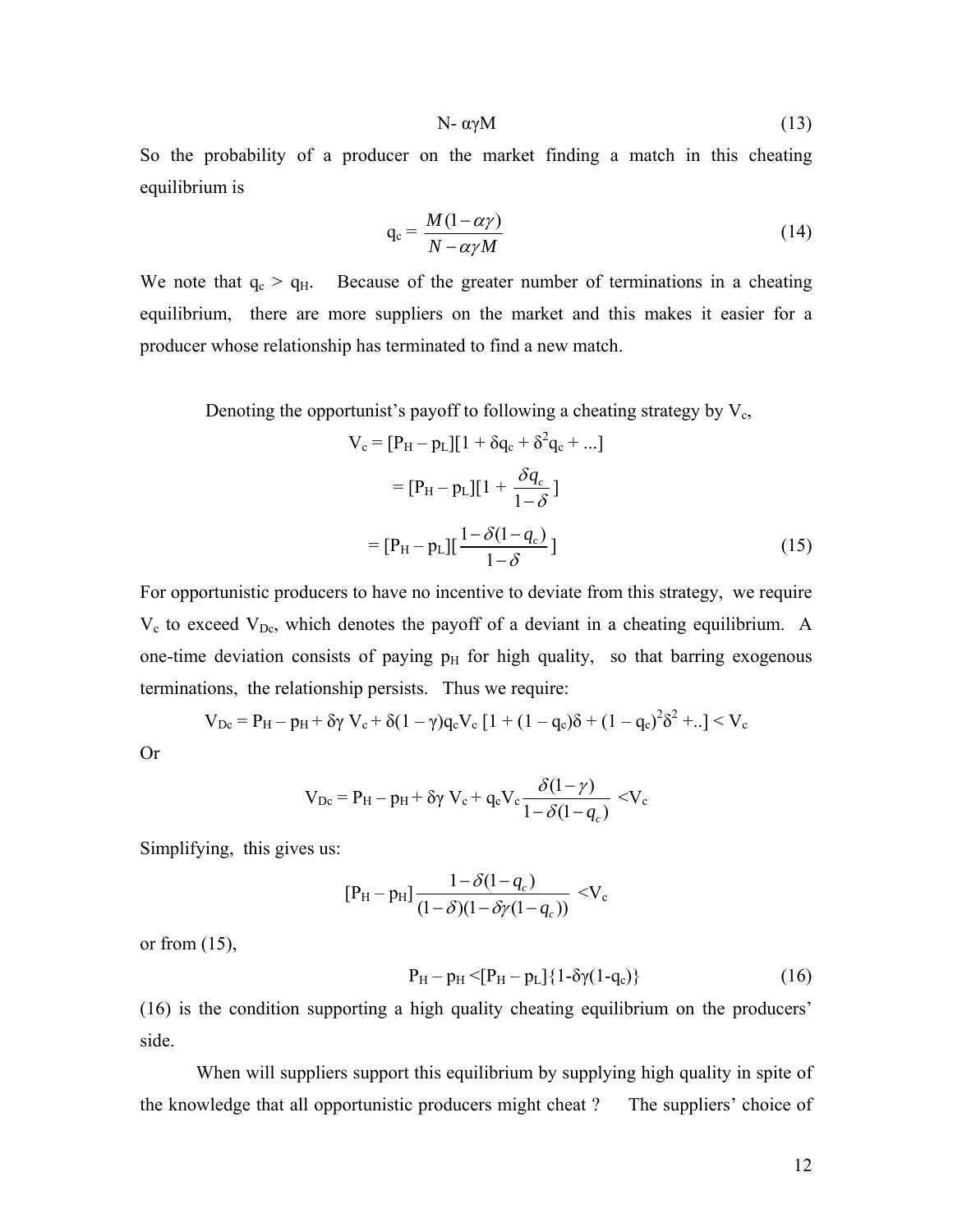move depends on their expectation over intrinsically honest and opportunistic types : if  $\alpha$ , the proportion of intrinsically honest types, is above a threshold  $\alpha^*$  they may choose to supply high quality, correctly anticipating that the probability of encountering a cheat is low. We prove in the appendix that this threshold is given by

$$
\alpha^* = \frac{w_s - w_u}{\frac{1 - \gamma}{1 - \delta\gamma}(p_H - w_s) - (p_L - w_s) + \frac{(p_L - w_u)}{1 - \delta}\{\gamma - \delta + \frac{\delta(1 - \gamma)^2}{1 - \delta}\}}
$$
(17)

Thus, when opportunists have no incentive to deviate from cheating if supplied with high quality, the supplier supplies high quality if and only if the fraction of intrinsically honest producers is high enough, i.e when:

$$
\alpha > \alpha \tag{18}
$$

Both (16) and (18) must hold for a "high quality cheating equilibrium" to be supported. A third alternative is :

**(3) The low quality equilibrium** : If (18) does not hold, but (16) does, suppliers have a higher expected payoff from supplying low quality than from high quality – knowing that if they supplied high quality, all opportunistic producers would have an incentive to cheat them. Thus in this case all suppliers supply low quality and opportunistic producers have no opportunity to cheat. The conditions supporting this equilibrium are (16) and

$$
\alpha < \alpha \tag{19}
$$

 Obviously, the same parameter values cannot support both a low quality equilibrium and a high quality cheating equilibrium, as conditions (18) and (19) are obverses of each other. Comparing conditions (16) and (10), and noting that  $q_c > q_H$ , we see that if (16) does not hold, then (10) automatically does. In other words, if a cheating equilibrium is impossible to sustain, an honest equilibrium is always possible. This is not surprising when we consider that the penalty for a deviation in an honest equilibrium is a period of uncertain search after being fired by the cheated supplier and that the probability of being successful in this search is even lower in an honest equilibrium than in a cheating equilibrium. If, on the other hand, (10) does not hold, so that an honest equilibrium is not sustainable using the termination threat, (16)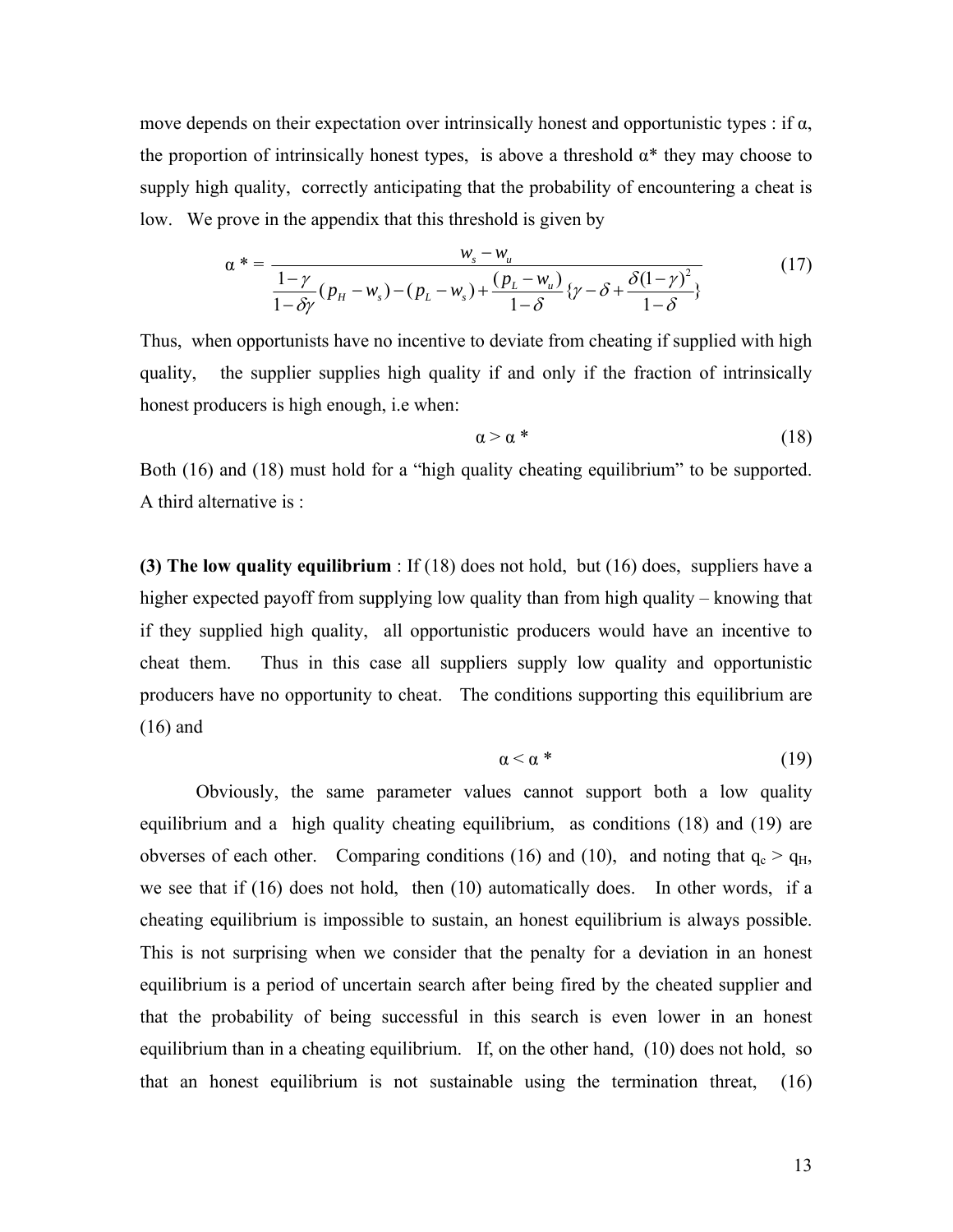automatically holds and a cheating equilibrium can exist provided  $\alpha$  is high enough to induce suppliers to supply high quality. If the danger of uncertain search is insufficient to deter deviations from an honest equilibrium, the probability of a cheat's being able to find a match is certainly high enough to support cheating behavior when all other opportunists are cheating and there are many more suppliers on the market.

There is also a range where it is possible for both (10) and (16) to hold. This is a range of parameter values for which multiple equilibria are possible. If opportunists thought that all other opportunists would be honest, no single one of them would have an incentive for a profitable deviation – yet cheating might be profitable if all other opportunists were cheating too. In this range co-ordination would determine which particular equilibrium would obtain. If  $\alpha < \alpha^*$ , suppliers might decide to supply low quality from the outset, if they thought opportunistic producers were likely to co-ordinate on a cheating equilibrium in the event of being supplied with high quality. If  $\alpha > \alpha^*$ , however, high quality would be supplied and then either an honest or a cheating equilibrium is possible.

We can summarize equilibrium strategies in our first model thus:

1.The suppliers' first move : If (16) does not hold – and by implication (10) does – then suppliers supply high quality. If (16) holds, then suppliers supply high quality if  $\alpha > \alpha^*$ and low quality otherwise.

2. The producers' first move : If (16) does not hold – and (10) does – then all producers pay the suppliers  $p_H$  for the high quality input. If (16) holds, and (10) does not, opportunistic producers pay suppliers  $p_L$  whether supplied with high or low quality : intrinsically honest producers pay  $p_H$  for high and  $p_L$  for low quality. If both (16) and (10) hold, and suppliers provide low quality, all producers pay  $p_L$ , while if suppliers provide high quality, either of two equilibria could result : in one, all producers pay  $p_H$  : in the other, only intrinsically honest producers do so while all opportunists pay  $p_L$ .

3. The suppliers' second move : If paid  $p_H$  for high quality or  $p_L$  for low quality, suppliers continue their relationship with their match : otherwise, if paid  $p_L$  for high quality, they terminate it. They then repeat their first move – if necessary, with new producers.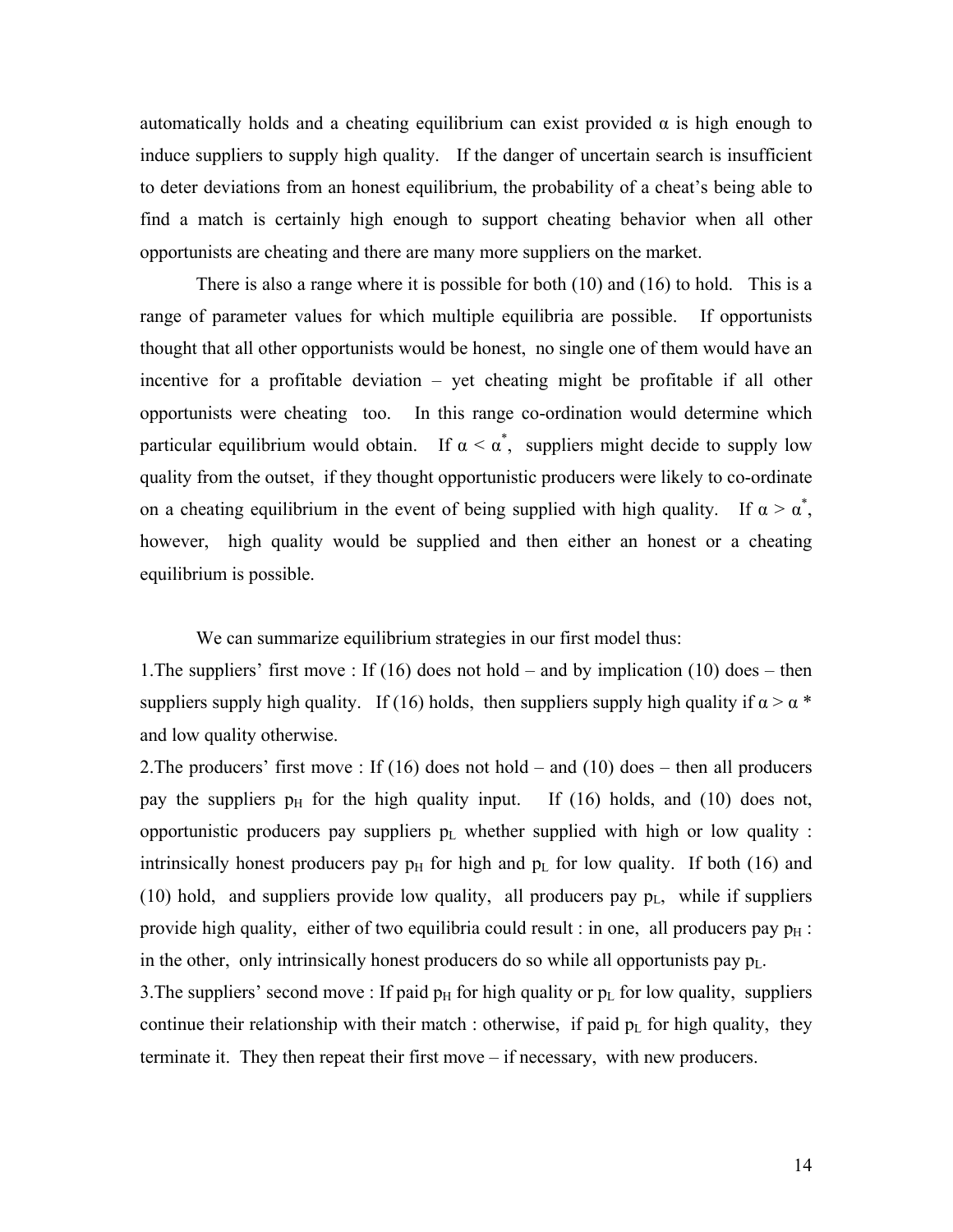4. The producers' second move : Producers continue in their old relationship unless it terminates and search for a new match if it does. They then repeat their first move with old partners or any new matches : and if unmatched, they continue their search.

In terms of the parameters  $P_H - p_H$ ,  $P_H - p_L$ , we have the following possibilities:  $1.P_H - p_H > (P_H - p_L)[1 - \delta \gamma (1 - q_c)] > (P_H - p_L)[1 - \delta \gamma (1 - q_H)]$ : the region of highquality honest equilibrium.

 $2.P_H - p_H < (P_H - p_L)[1 - \delta \gamma (1 - q_H)] < (P_H - p_L)[1 - \delta \gamma (1 - q_c)]$  and  $\alpha < \alpha^*$ : the region of low-quality honest equilibrium.

 $3.P_H - p_H < (P_H - p_L)[1 - \delta \gamma (1 - q_H)] < (P_H - p_L)[1 - \delta \gamma (1 - q_c)]$  and  $\alpha > \alpha^*$ : the region of cheating equilibrium.

 $4.(P_H - p_L)[1 - \delta \gamma (1 - q_c)] > P_H - p_H > (P_H - p_L)[1 - \delta \gamma (1 - q_H)]$ : the region of multiple equilibria.

An implication of this analysis is that opportunities for cheating are an increasing – albeit discontinuously increasing – function of the level of honesty of the population of producers. Cheating can prevail only if  $\alpha$  exceeds a threshold : with fewer honest producers, suppliers will be disinclined to supply high quality, so that the larger number of opportunists will be denied any scope for cheating.

#### **3. Model 2 : Competition, Adverse Selection and Effects on Evolution**

#### *3.1 The Mechanism*

In this model, wages and product prices are still exogenous. However, there is one factor, capital, which is in *inelastic* supply : there is competition for this in the factor markets. Each unit of output has a fixed capital requirement of one unit in addition to its intermediate input requirement. Let r stand for the opportunity cost of this capital. This alters the Nash-bargaining determined expressions for the transfer prices to  $p_H = \frac{1}{2} [P_H - r]$  $+ w_s$ ] and  $p_L = \frac{1}{2}[P_L - r + w_u]$ . The analysis parallels that in the first model and we have parallels to conditions (10) and (16):

$$
P_H - r - p_H > [P_H - r - p_L] \{1 - \delta \gamma (1 - q_H) \}
$$
 (10')

and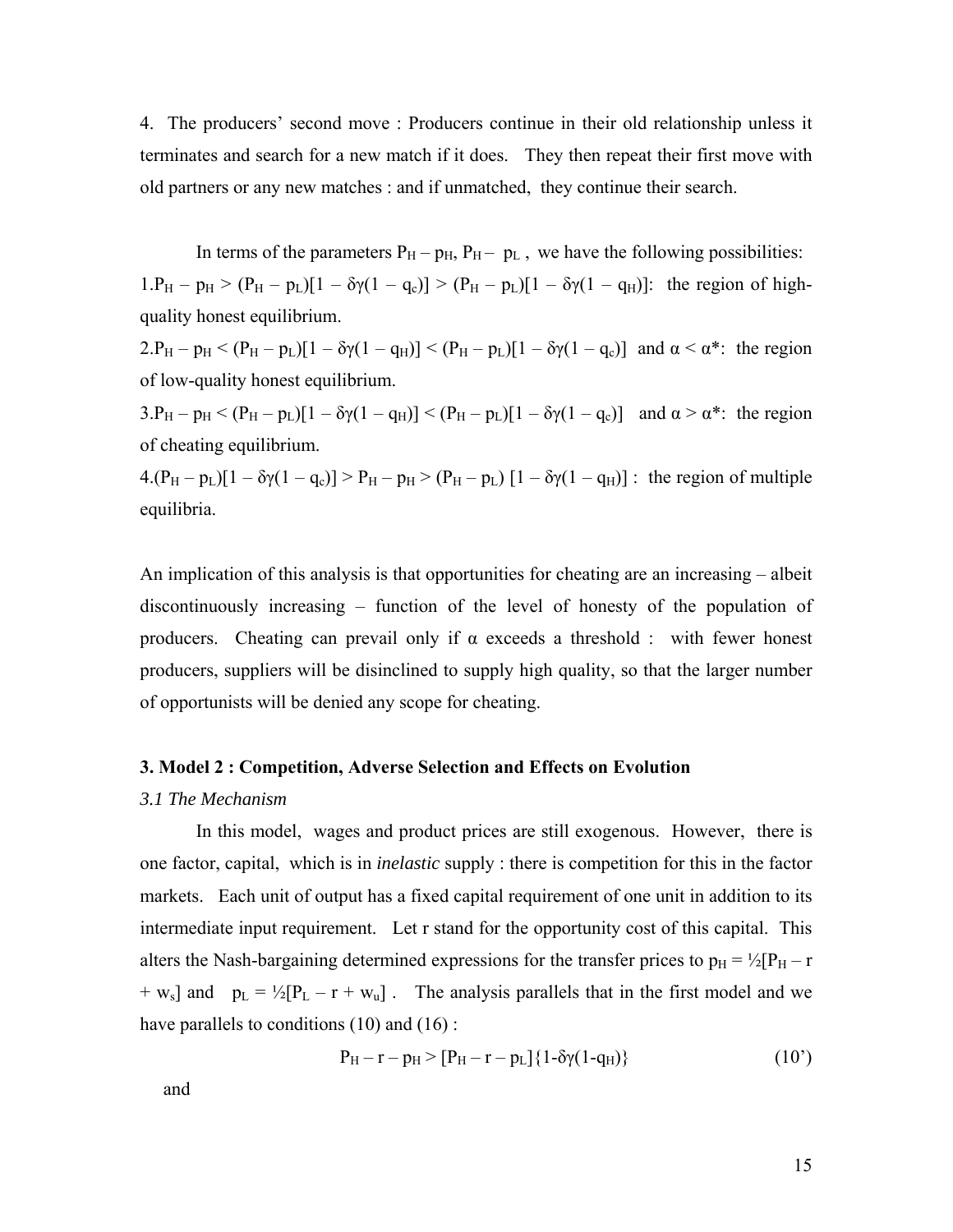$$
P_H - r - p_H < [P_H - r - p_L] \{ 1 - \delta \gamma (1 - q_c) \} \tag{16'}
$$

Conditions (18) and (19) remain as before as does the threshold  $\alpha^*$ .

Let us consider a situation where  $P_H - r - p_H < (P_H - r - p_L)[1 - \delta \gamma (1 - q_H)] < (P_H$  $- r - p_L$ [1 –  $\delta \gamma (1 - q_c)$ ] and  $\alpha > \alpha^*$ . Comparing this to the account of the equilibrium strategies in model 1, we see that by cheating, opportunistic producers would earn profits of  $[P_H - r - p_L] \frac{1 - \delta(1 - r)}{1 - r}$ 1  $\delta(1-q_c)$ δ  $-\frac{\delta(1-q_c)}{1-\delta}$  while intrinsically honest producers would earn

 $[P_{\rm H} - r - p_{\rm H}] \frac{1 - \delta (1 - q_c)}{q_c q_c q_c q_c q_c}$  $(1 - \delta)(1 - \delta \gamma(1 - q_{c}))$ *c c q q* δ  $\delta$ )(1 – δγ  $-\delta(1-\frac{1}{2})$  $-\delta(1-\delta\gamma(1-\gamma))$  $5$ . We can instantly see from the fact that condition

[\(16'\) holds that opportunistic firms are making strictly higher profits as long as they](#page-16-0)  [continue to pay investors the same r that honest firms are paying. Let us assume that](#page-16-0)  honest firms are paying the maximum rate of return,  $r<sub>H</sub>$  $r<sub>H</sub>$  $r<sub>H</sub>$ , needed to equate their profits to [their opportunity cost. Then, if we assume that honest and opportunistic firms have the](#page-16-0)  [same opportunity costs \(perhaps because there are no profitable opportunities for](#page-16-0)  cheating outside the industry), opportunistic firms can offer a return up to  $r_0 > r_H$  where

$$
P_H - r_H - p_H = [P_H - r_O - p_L] \{1 - \delta \gamma (1 - q_c) \}
$$
\n(20)

The supply of funds being inelastic, firms offering a higher r succeed in attracting all the capital. This is not only feasible, but also profitable for the firm, since its stock of capital is the only constraint on its output and profits. Thus, opportunistic firms can drive the less profitable honest firms out of business. But then no equilibrium is possible with  $\alpha$  >  $\alpha^*$  - as long as the proportion of intrinsically honest firms is higher than this, honest firms will continue to be driven out of business by competition with opportunists who are able to earn higher profits as a consequence of cheating. Therefore, in equilibrium  $\alpha$ cannot exceed  $\alpha$  \* and will be driven down to this proportion if it was initially higher. If, however,  $\alpha \le \alpha^*$  to start with, suppliers would offer low quality, opportunists would have no opportunities for cheating; they would be forced willy-nilly to behave like honest firms and would not therefore be able to lure away capital from the latter by offering higher returns.

<span id="page-16-0"></span><sup>&</sup>lt;sup>5</sup> This is like the V<sub>H</sub> producers earn in an honest equilibrium, except that the relevant q is now higher – q<sub>c</sub>, not  $q_H$ , as we are in a cheating equilibrium.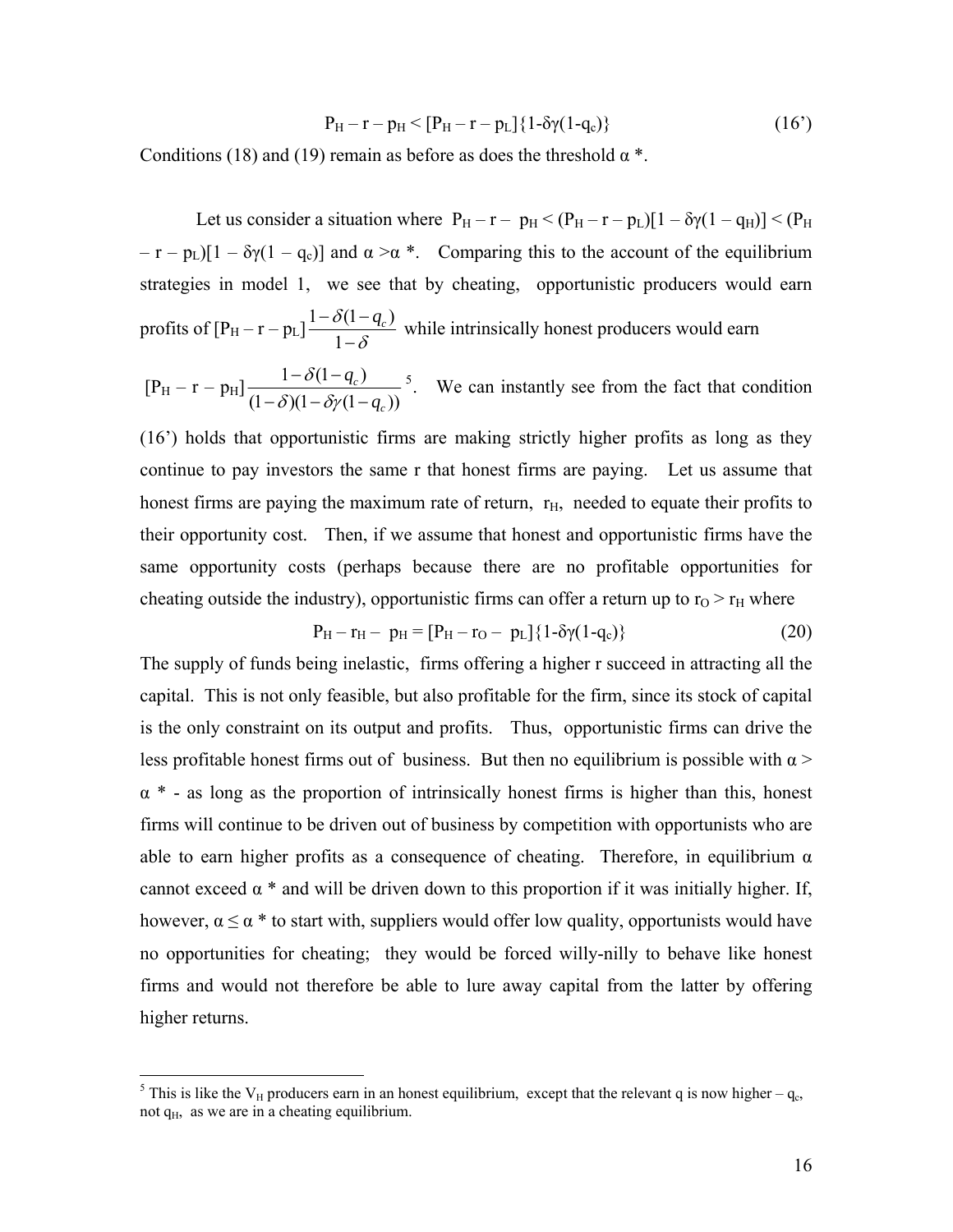On the other hand, if  $(P_H - r - p_L)[1 - \delta \gamma (1 - q_H)] < P_H - r - p_H < (P_H - r - p_L)[1$  $-\delta \gamma (1 - q_c)$ , we are in the region corresponding to the "multiple equilibria" region of Model 1 : suppliers would supply high quality, and opportunists would cheat or act honest according to whether they expect other opportunists to cheat or act honest. If they all act honest, all producers would make the same profits, so there would be no destructive competition of the kind outlined above. If, however, they coordinate on a cheating equilibrium, the opportunists would make a higher rate of profit than honest producers if they pay the same r on their capital as the latter. They would then have the incentive and the ability to raise their r above the maximum that the honest firm could pay. Suppliers, knowing this, realize that the fraction of intrinsically honest producers would be driven down to  $\alpha^*$  and so would only supply low quality, and producers would accordingly be unable to cheat. This may in fact wipe out the multiplicity of equilibria as suppliers, knowing that producers have an incentive to cheat, and also knowing that  $\alpha$ cannot exceed  $\alpha^*$  in equilibrium, supply low quality as long as  $P_H - r - p_H < (P_H - r p_L$ )[1 –  $\delta \gamma$ (1 – q<sub>c</sub>)]. This perforce results in a low quality equilibrium without cheating. The motivation to supply high quality when cheating is possible is eliminated as the proportion of intrinsically honest producers in equilibrium is no longer high enough. This underscores the potential of the element of competition between producers for capital to serve as a co-ordination device in the region of multiple equilibria.

Finally, if  $P_H - r - p_H > (P_H - r - p_L)[1 - \delta \gamma (1 - q_C)] > (P_H - r - p_L)[1 - \delta \gamma (1 - q_C)]$  $q_H$ )], a high quality honest equilibrium is assured.

Thus in our second model, only two possible equilibria remain. If  $P_H - r - p_H$  $(P_H - r - p_L)[1 - \delta \gamma (1 - q_C)] > (P_H - r - p_L)[1 - \delta \gamma (1 - q_H)],$  there is a high quality honest equilibrium.<sup>[6](#page-17-0)</sup> Otherwise, a low quality equilibrium obtains, because even if the proportion of intrinsically honest types started out high enough to induce suppliers to supply high quality regardless of (16<sup>'</sup>) holding, competition would drive out enough honest types to induce suppliers to supply low quality instead. Thus the market mechanism of competition for capital drives out honest types and thereby eliminates actual cheating behavior. As long as (16') holds, opportunistic producers continue to

 $\overline{a}$ 

<span id="page-17-0"></span><sup>&</sup>lt;sup>6</sup> Note that the equilibrium probabilities of successful search may differ slightly from Model 1 because some intrinsically honest producers leave the market in some parameter ranges. This does not make a qualitative difference : the probabilities in Model 2 are derived in the appendix.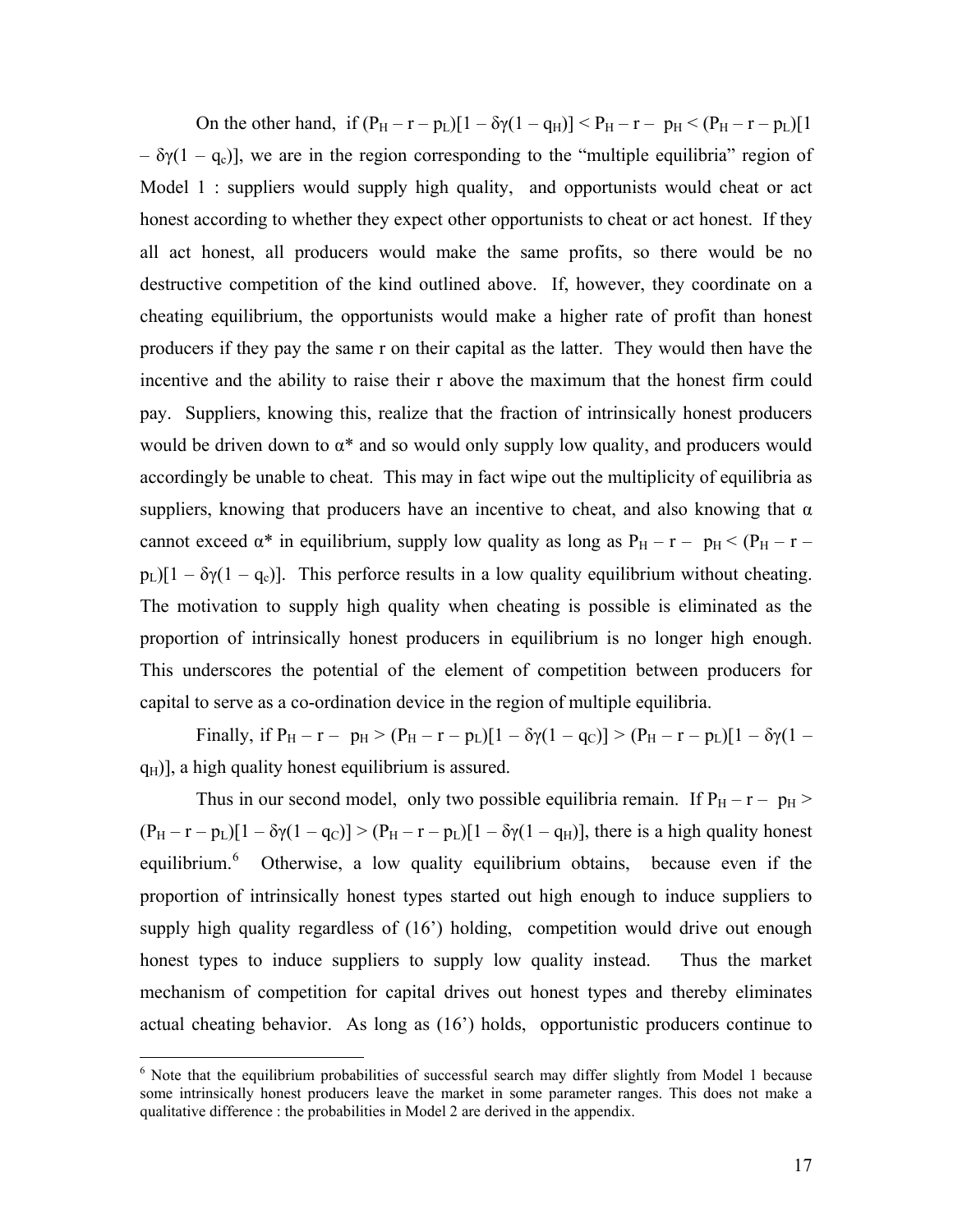have an incentive to cheat; unfortunately for them, they get no *opportunity* to do so. Adverse selection actually enforces an honest equilibrium.

#### *3.2 Discussion*

 While this model thus compels honesty in equilibrium, in a wide range of parameters (those where (16') holds) it also sets an upper limit to the proportion of *intrinsically* honest producers who can survive in the market. This limit is determined endogenously by market parameters unrelated to the level of natural honesty of the population of producers. In equilibrium, cheating is never observed, yet honesty is not necessarily the best policy out of equilibrium.

Another counterintuitive aspect of this model is that expectations here have a selfdefeating, rather than a self-fulfilling, quality. If suppliers expect to encounter more dishonesty among producers, this may well rule out dishonest behavior altogether. The reason is that it induces suppliers to take defensive precautions so strong that producers cannot cheat, much though they may want to.

While our first model was of a repeated game being played between two classes of agents, where one class was heterogeneous in comprising of both "strategic" players (opportunistic producers) as well as "behavioral players" (intrinsically honest ones), our second model has gone beyond this to introduce a channel of competition *within* the same class of agents, so that players following behavioral rules have to interact with those following optimizing strategies, while both at the same time are playing a game against another class of strategic agents – input suppliers. A purely economic channel serves to drive out some behavioral players in parameter ranges where their behavioral rule is an "unfit" or unprofitable strategy. This may be regarded as a type of *selection* determining long run survival. There are a couple of twists to this evolutionary story<sup>[7](#page-18-0)</sup>. The strategic response of the other class of agents – input suppliers – *limits* the extent to which the selection process can go : once there are few enough behavioral types in the population of producers, suppliers change their behavior by supplying only low quality inputs so that

<span id="page-18-0"></span><sup>&</sup>lt;sup>7</sup> The rest of this paragraph refers to the case where (16') holds so that selection through competition is not a moot issue.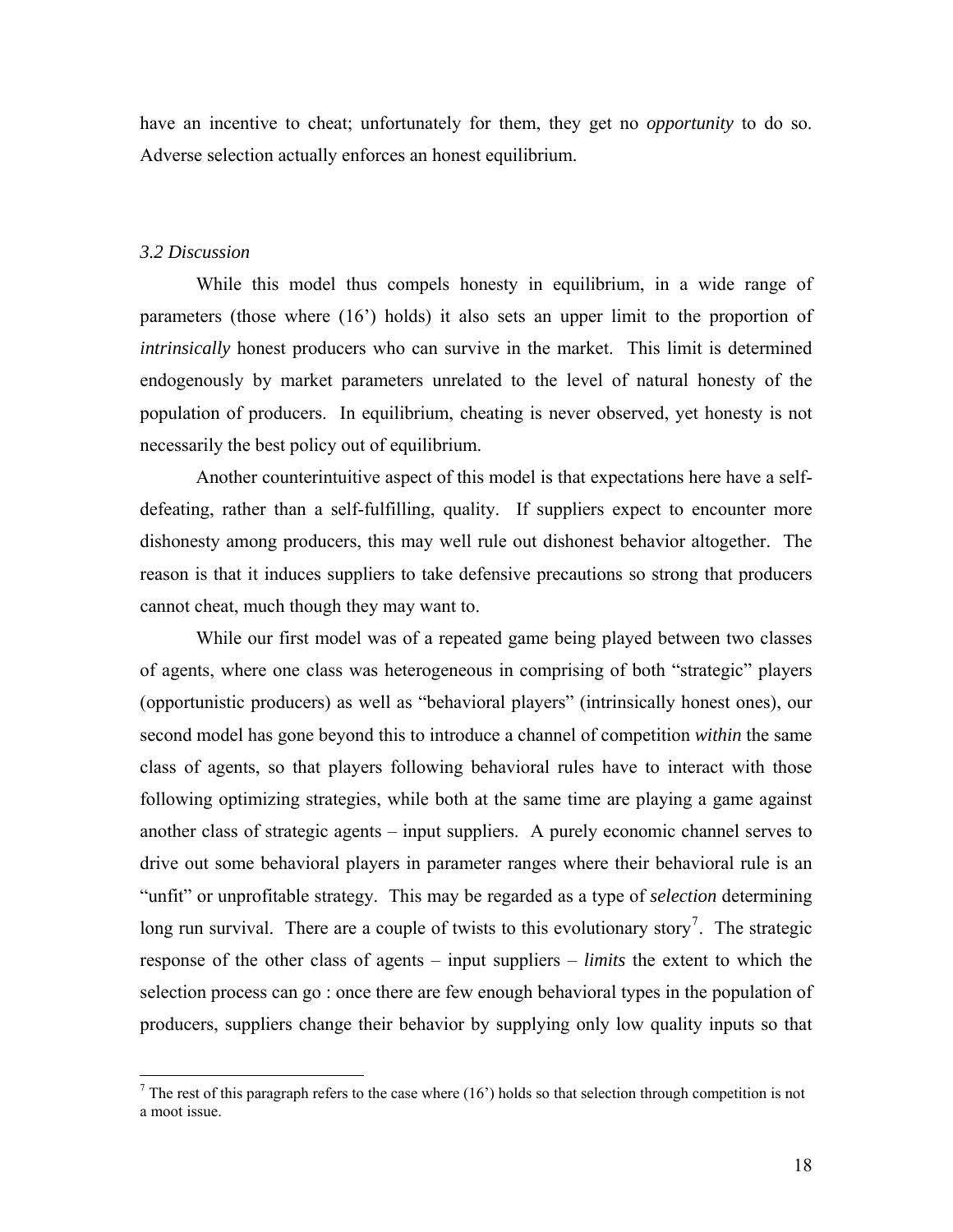all producers now make the same profits and weeding out of behavioral types stops. Secondly, while unfit *players* (or some of them) are weeded out during selection : the *strategy* followed by these unfit players grows in importance in the sense that *every one* is now honest in equilibrium. This result contrasts with the traditional wisdom in evolutionary games where the survival of a *strategy* followed by a type in the population is more or less equated to the survival of the *type.* Our result differs due to the strategic responses of input suppliers who change their behavior so as to eliminate opportunities for cheating. In other words, their response alters the environment so that the strategy followed by the "unfit" players becomes the only feasible one.

#### **4. Model 3 : Endogenous Wages**

In this model, we use a general equilibrium framework to endogenize wages of skilled and unskilled labor (assumed to be elastically supplied at given wages in the first two models). Here, labor types of different skills are in inelastic supply and their wages are solely determined by demand. However, product prices  $P_H$  and  $P_L$  still remain exogenous, as in a small open economy.

 Model 2 shows that competition for capital reduces the proportion of honest producers to a level where no opportunities for cheating remain. We either have a highquality honest equilibrium or a low quality equilibrium.

 However, if both skilled and unskilled labor exist in the economy, neither of these two options will be compatible with a full-employment labor market equilibrium. Excess supply of one kind of labor or another can be avoided only if both high and low quality coexist. Labor market equilibrium requires that

- 1. suppliers should be indifferent between supplying high and low quality;
- 2. the quality composition of supply should correspond to the skill composition of labor;
- 3. producers who receive high quality supply should pay the high price and those who receive low quality supply should pay the low price.

Conditions 1 and 3 imply that

$$
p_H - w_s = p_L - w_u.
$$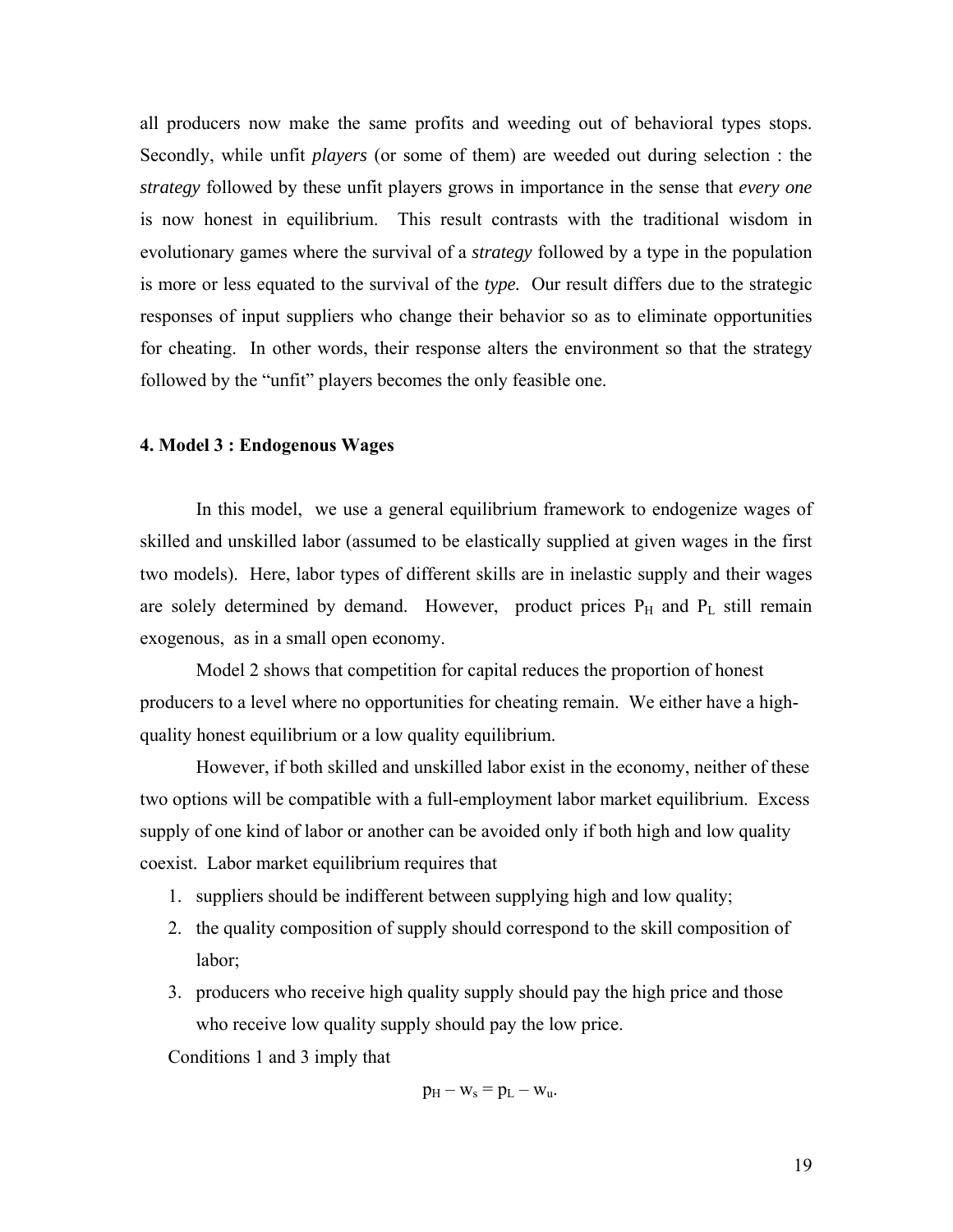Condition 3 further implies that the producer's payoff from honesty should equal or exceed that from cheating. Let  $V<sub>h</sub>$  be the payoff of the producer who receives high quality and pays a high price and  $V_1$  be the payoff of the producer who receives low quality and pays a low price. Also let  $V_u$  be the payoff of a producer who is currently unmatched and V be the prior expectation of return to the producer who has been matched but has not yet received any supply. Then

$$
V_h = P_H - r - p_h + \delta \{ \gamma V_h + (1 - \gamma) V_u \}
$$
  
\n
$$
V_l = P_L - r - p_l + \delta \{ \gamma V_l + (1 - \gamma) V_u \}
$$
  
\n
$$
V_u = \delta \{ qV + (1 - q)V_u \}.
$$

From these, we have

$$
V_{h} = \frac{P_{H} - r - p_{H} + \delta(1 - \gamma)V_{u}}{1 - \delta\gamma}
$$

$$
V_{1} = \frac{P_{L} - r - p_{L} + \delta(1 - \gamma)V_{u}}{1 - \delta\gamma}
$$

$$
V_{u} = \frac{\delta q}{1 - \delta(1 - q)} V
$$

Further, in equilibrium, the producer correctly expects the quality of supply to reflect that of labor skills; thus, the probability of high quality supply corresponds to the proportion (say  $\lambda$ ) of skilled labor and

$$
V = \lambda V_h + (1 - \lambda)V_l.
$$

 In this scenario, producers can cheat only by paying a low price for high quality, whereupon the supplier terminates the relationship and the producer has to search for a new match. The payoff to a one-period deviation of this kind is

$$
V_d = P_H - r - p_L + \delta V_u.
$$

We require

$$
V_h\geq V_d.
$$

We can find what this implies in terms of the input and output prices, combine the findings with the condition for suppliers to be indifferent between supplying high quality and low quality and use the Nash bargaining condition for determination of transfer prices to derive labor market equilibrium values for skilled and unskilled wages. If these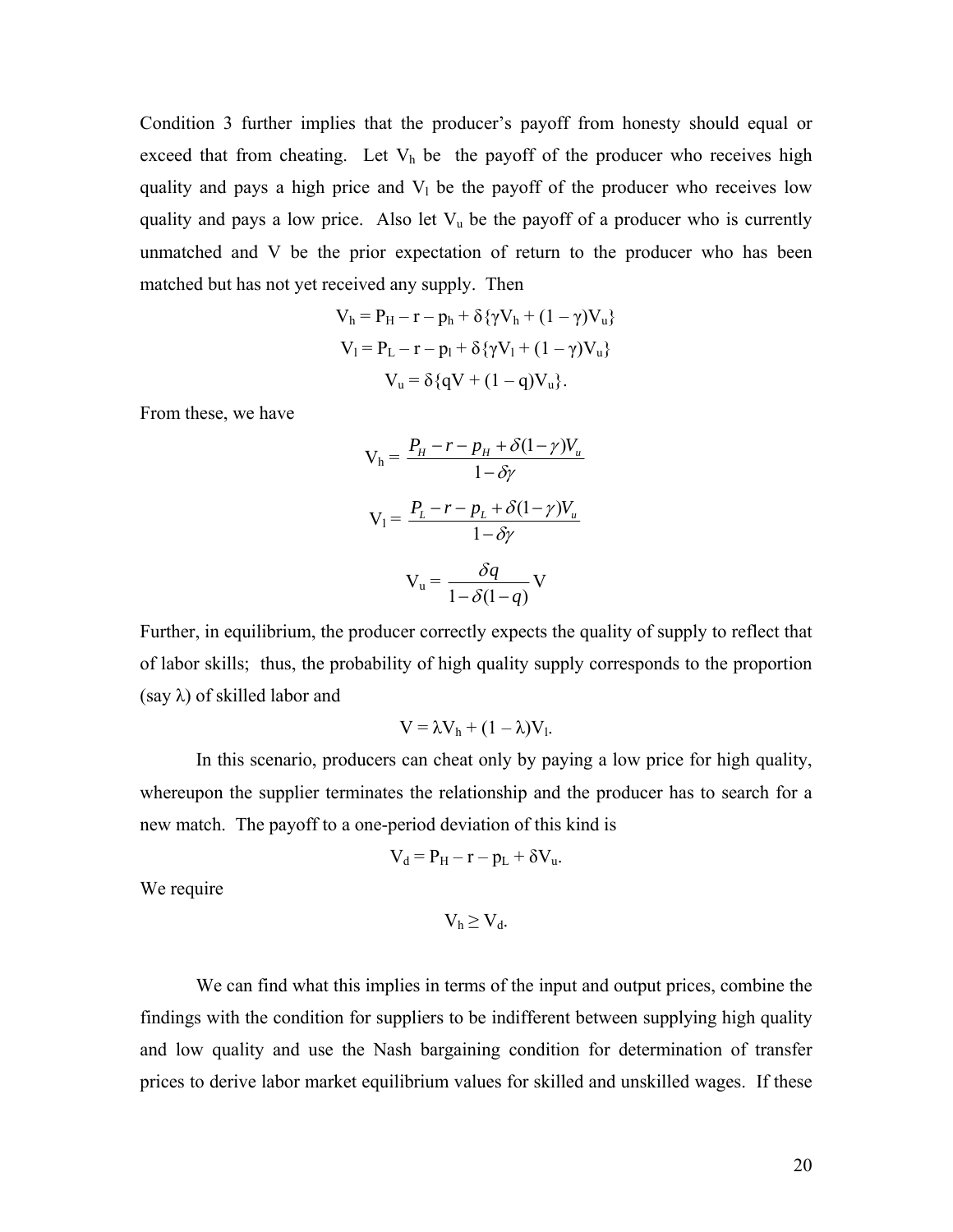values are positive, such an equilibrium exists where labor of both skill levels is employed. We do this calculation in the appendix to show that under certain conditions, unskilled wages – and therefore skilled wages as well – can indeed be positive. However, this is by no means a certainty.

 Thus in general equilibrium, adjustments in the labor market will change wages and transfer prices in such a way that we are at the border between a high quality honest equilibrium and a low quality one : in fact, both high and low quality will in general coexist in equilibrium, as long as labor of both kinds exists in the economy, unless of course the equilibrium wage for unskilled labor is negative – or, as may be easily generalized, below a minimum subsistence requirement. In the latter case, the model will generate unemployment. From our calculations in the appendix it is easy to show that unemployment of unskilled labor becomes likely if the probability of exogenous separations is very high or if agents are very impatient, as in these circumstances the unskilled labor wage consistent with employment of both types of labor in general equilibrium becomes too low to be feasible (in this case, negative).

#### **5. Conclusion**

 We have applied three models to the analysis of repeated interactions between homogeneous (optimizing) input suppliers and heterogeneous final goods producers (who can be either optimizing, or can follow the behavioral rule of always being honest) where input quality is non-verifiable, producers face uncertain search and deliberate termination of a match constitutes the main threat against cheating. There is absence of collective information or memory about cheating. Unlike many other papers, we do not consider random i.i.d matches every period, but allow relationships to persist in the absence of exogenous separation or deliberate termination. In our first model, all factors are in elastic supply and wages and product prices are exogenous : we characterize conditions supporting (a) a high-quality honest equilibrium, (b) a high-quality equilibrium where opportunists cheat, (c) a low-quality equilibrium, and (d) a region of multiple equilibria. We show that returns to cheating are increasing in the proportion of behavioral players in the population of producers. In our second model, we introduce competition between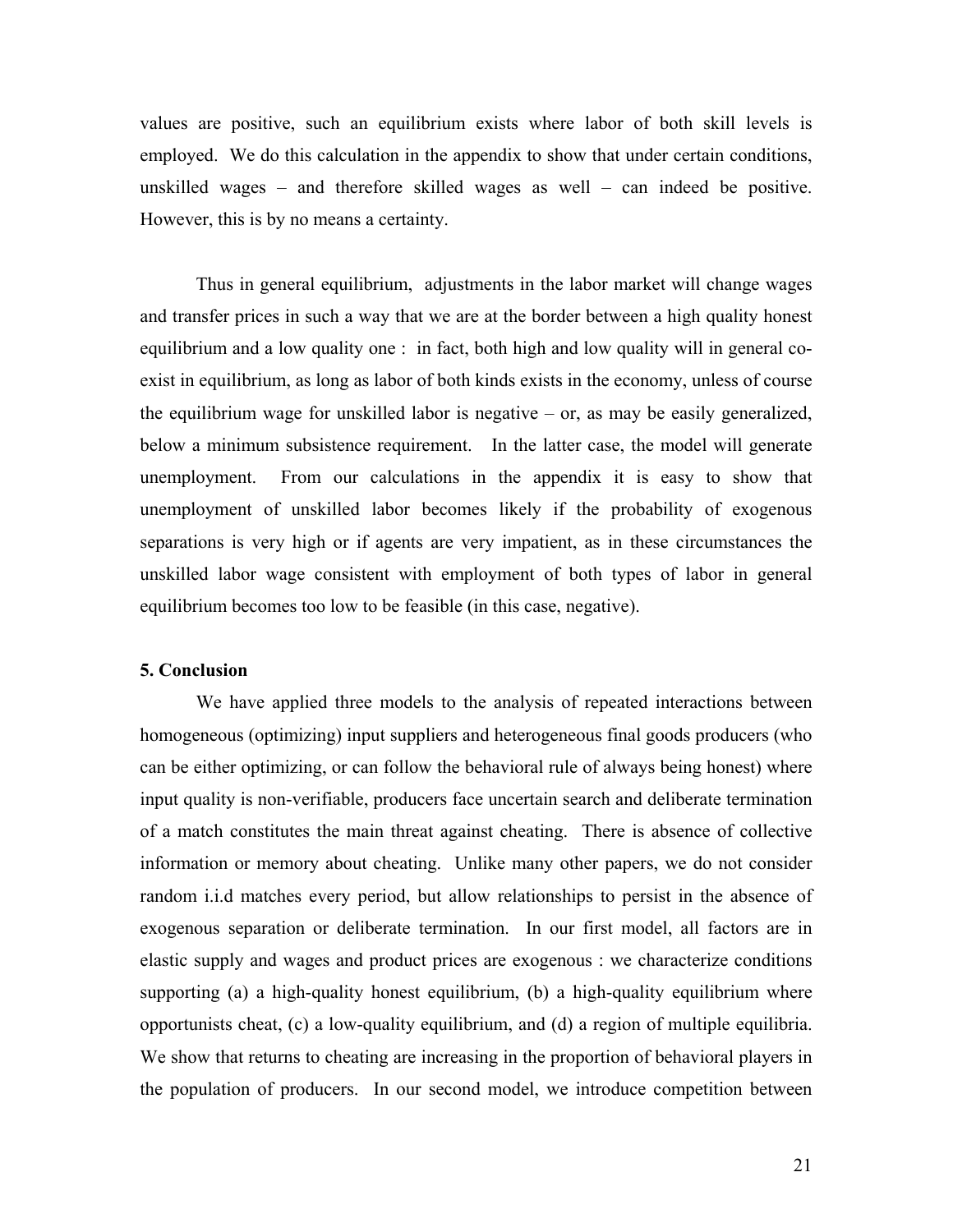producers for an inelastic factor, working capital. We show that in many parameter ranges this generates adverse selection, eliminating some (but not all) behavioral players – but while limiting the proportion of intrinsically honest players, the strategic response of input suppliers ensures that universal honesty is enforced. This provides an example of what happens when strategic and behavioral players belonging to the same class of agents compete while simultaneously playing a game against another class of agents. While some "unfit" players may be weeded out, the strategy of these unfit players becomes universally prevalent owing to the strategic response of the other class of agents. This response also limits the extent to which "selection" is allowed to operate : not all behavioral types are eliminated. We also argued that the presence of this channel of competition could serve as an equilibrium selection device eliminating the multiplicity of equilibria which obtained for some parameter ranges in the first model. In the second model, cheating never takes place in equilibrium, and we have either a high quality honest equilibrium or one with low quality. In our third model, we endogenize wages of skilled and unskilled labor whose supply we assume to be inelastic so that the wages are demand-determined. We showed that in general both types of labor are employed in general equilibrium which constitutes a border between high and low quality equilibria – both high and low quality are supplied and produced in equilibrium and there is no cheating. However, if exogenous separation is likely or if agents are impatient, it is possible to have involuntary unemployment of unskilled labor in general equilibrium so that high quality alone is produced and only skilled labor is employed.

#### **Appendix A : Calculation of the threshold α\***

Given that opportunistic producers have an incentive to cheat (i.e, (16) holds), when suppliers observe producers on the market, the conditional probability they assign to such a producer's honesty is given by  $\frac{\alpha(1 - \gamma)}{1}$ 1  $\alpha$ (1 –  $\gamma$ αγ  $\frac{(1-\gamma)}{-\alpha\gamma}$ . The numerator shows the probability that the producer is an honest type whose match terminated exogenously (all producers whose matches were deliberately terminated are of course opportunistic). The denominator shows the probability of a producer's being on the market. Now we denote by V(HQ) the supplier's payoff to following the strategy of offering high quality: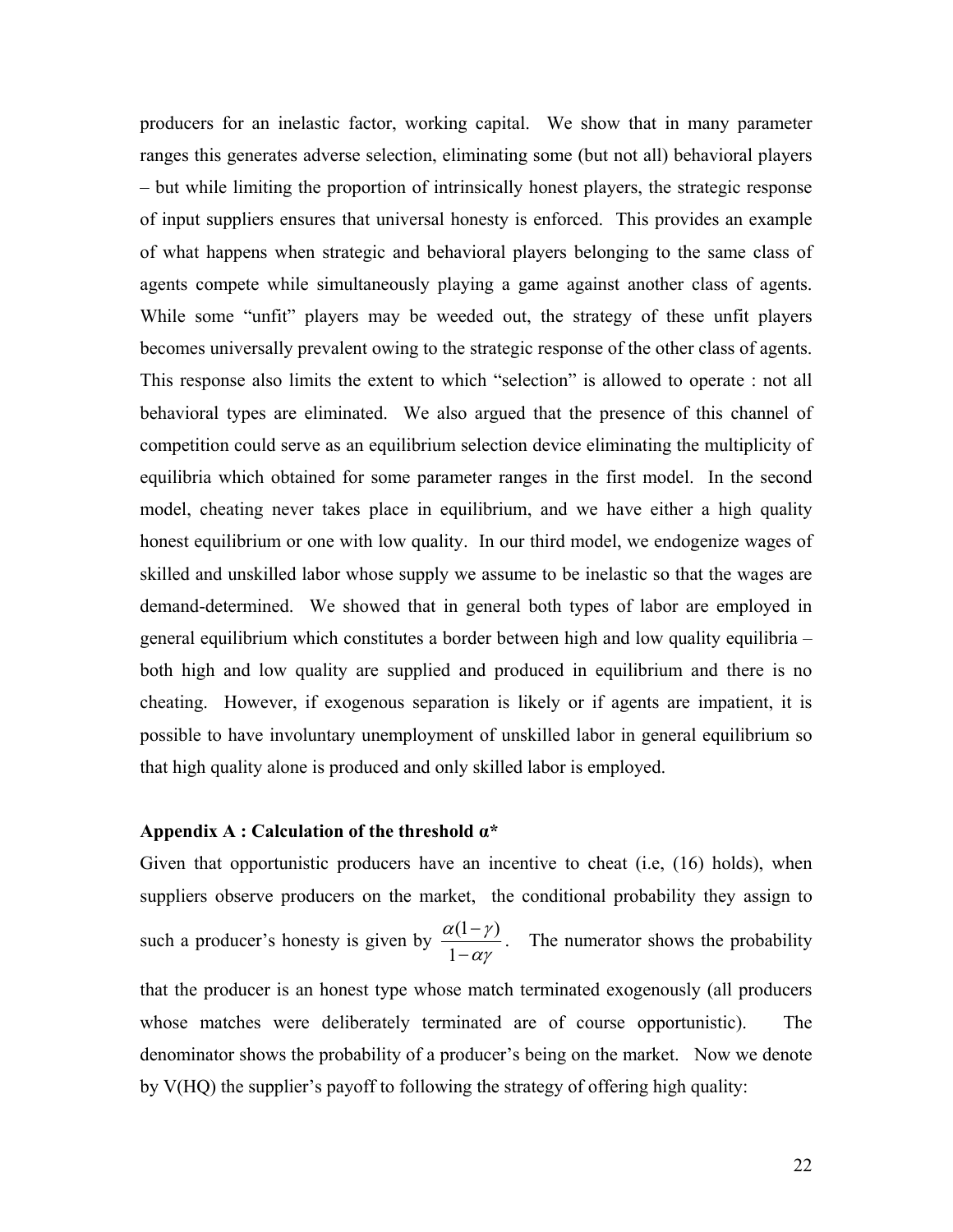$$
V(HQ) = \frac{\alpha(1-\gamma)}{1-\alpha\gamma} \Big[ \frac{p_H - w_s}{1-\delta\gamma} + \frac{\delta(1-\gamma)}{1-\delta} V(HQ) \Big] + \frac{1-\alpha}{1-\alpha\gamma} \Big[ p_L - w_s + \delta V(HQ) \Big]
$$
  
= 
$$
\Big[ \frac{1-\delta}{(1-\alpha\gamma)(1-\delta) - \alpha\delta(1-\gamma)^2 - \delta(1-\alpha)(1-\delta)} \Big] \Big[ \frac{\alpha(1-\gamma)(p_H - w_s)}{1-\delta\gamma} + (1-\alpha)(p_L - w_s) \Big]
$$

By offering low quality, on the other hand, suppliers get:

$$
V(LQ) = \frac{p_L - w_u}{1 - \delta \gamma} + \frac{\delta(1 - \gamma)}{1 - \delta} \frac{p_L - w_u}{1 - \delta \gamma}
$$

where the first term simply shows that the supplier gets the low quality payoff if the match does not break off exogenously, and the second term shows that if the match breaks off exogenously in any future period, the supplier again gets the low quality payoff in a new match. This simplifies to

$$
V(LQ) = \frac{p_L - w_u}{1 - \delta}
$$

 Thus whenever (18) holds, a supplier supplies high quality if and only if V(HQ) exceeds V(LO). This happens for a threshold level of  $\alpha$  given by

$$
\alpha^* = \frac{w_s - w_u}{\frac{1 - \gamma}{1 - \delta\gamma}(p_H - w_s) - (p_L - w_s) + \frac{(p_L - w_u)}{1 - \delta}\{\gamma - \delta + \frac{\delta(1 - \gamma)^2}{1 - \delta}\}}
$$
(19)

#### **Appendix B : Equilibrium probability of successful search in Model 2**

In our second model, some intrinsically honest producers may leave the market in case  $\alpha$ started out being higher than  $\alpha^*$  and if parameters were such that opportunistic producers had an incentive to cheat. In this case, let d be the number of honest producers who "die" or leave the market as a result of competition. Now d solves

$$
\frac{\alpha N - d}{N - d} = \alpha^*
$$

where N was the initial number of producers, and  $\alpha$  the initial fraction of intrinsically honest producers. Then in equilibrium, where we necessarily have honesty, the relevant probability of successful search is now given by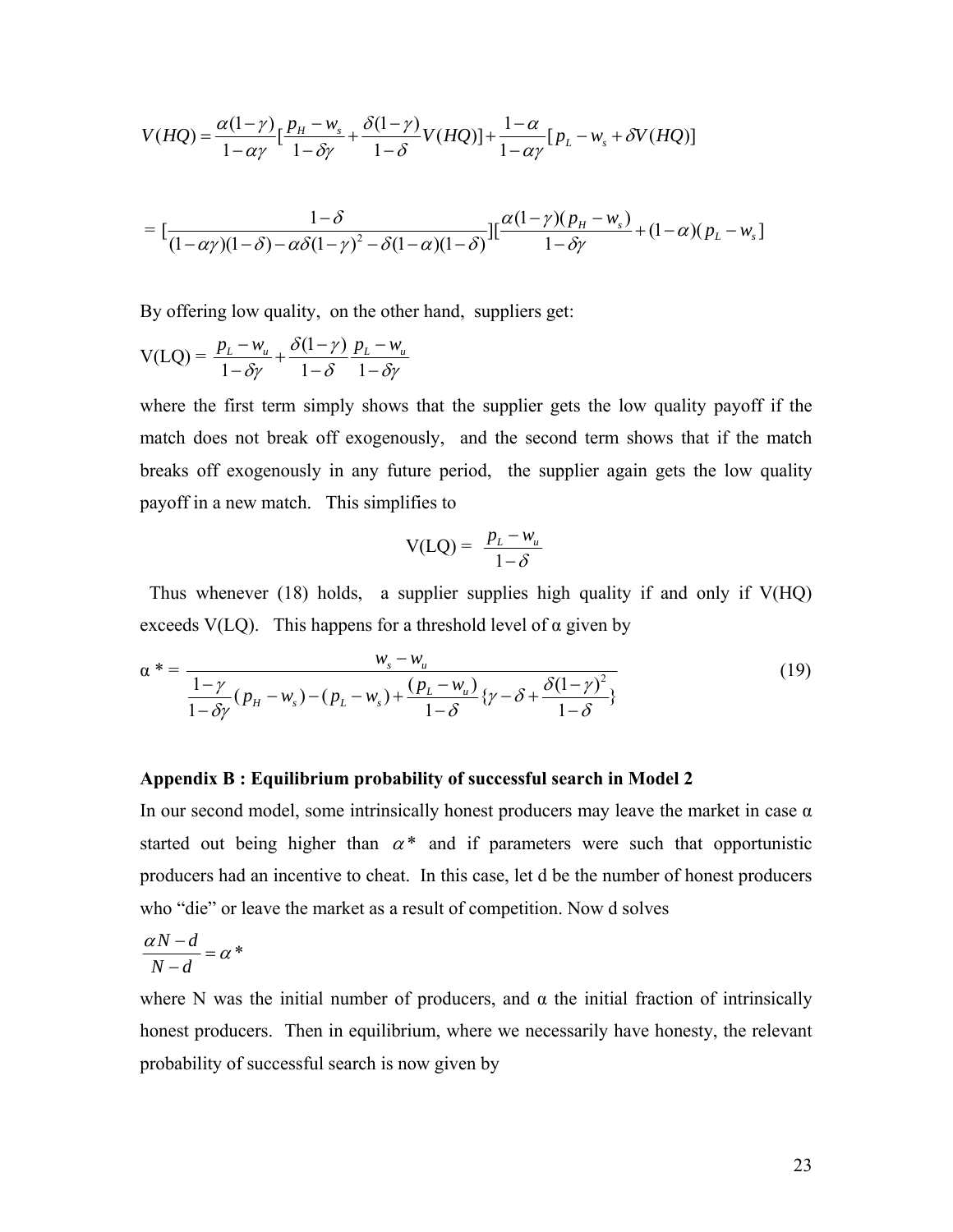$$
q_{H} = \frac{M(1-\gamma)}{N-d-\gamma M}
$$

However, if  $\alpha$  started out being lower than  $\alpha^*$ , no "deaths" owing to competition take place and the probability of successful search remains the same as the  $q_H$  of Model 1. The same is true if parameters are such that a high quality honest equilibrium is sure to obtain and no one has an incentive to cheat – as there is no destructive competition in this case either.

### **Appendix C : Derivation of Wages Consistent with General Equilibrium (Model 3) with both types of labor being employed**

We write  $P_h$  for  $P_H - r$  and  $P_l$  for  $P_L - r$  in order to slightly simplify the notation. For opportunistic producers not to want to cheat when supplied high quality, we require

$$
V_h = \frac{P_h - p_H + \delta(1 - \gamma)V_U}{1 - \delta\gamma} \ge V_d = P_h - p_L + \delta V_U
$$

Simplifying, this amounts to

$$
\delta \gamma (P_h - p_L) \ge \delta \gamma (1 - \delta) V_U + p_H - p_L
$$

Substituting for the transfer prices, using

$$
p_{H} = \frac{P_{h} + w_{s}}{2}, p_{L} = \frac{P_{l} + w_{u}}{2}
$$

we get

$$
\delta \gamma (P_h - \frac{P_l}{2} - \frac{w_u}{2}) \ge \delta \gamma (1 - \delta) V_U + \frac{(P_h - P_l) + (w_s - w_u)}{2}
$$
 (A1)

But we also have

$$
p_H - w_s = p_L - w_u
$$

Or

$$
\frac{P_h - w_s}{2} = \frac{P_l - w_u}{2}
$$
  
\n
$$
\Rightarrow P_h - P_l = w_s - w_u.
$$
 (A2)

Also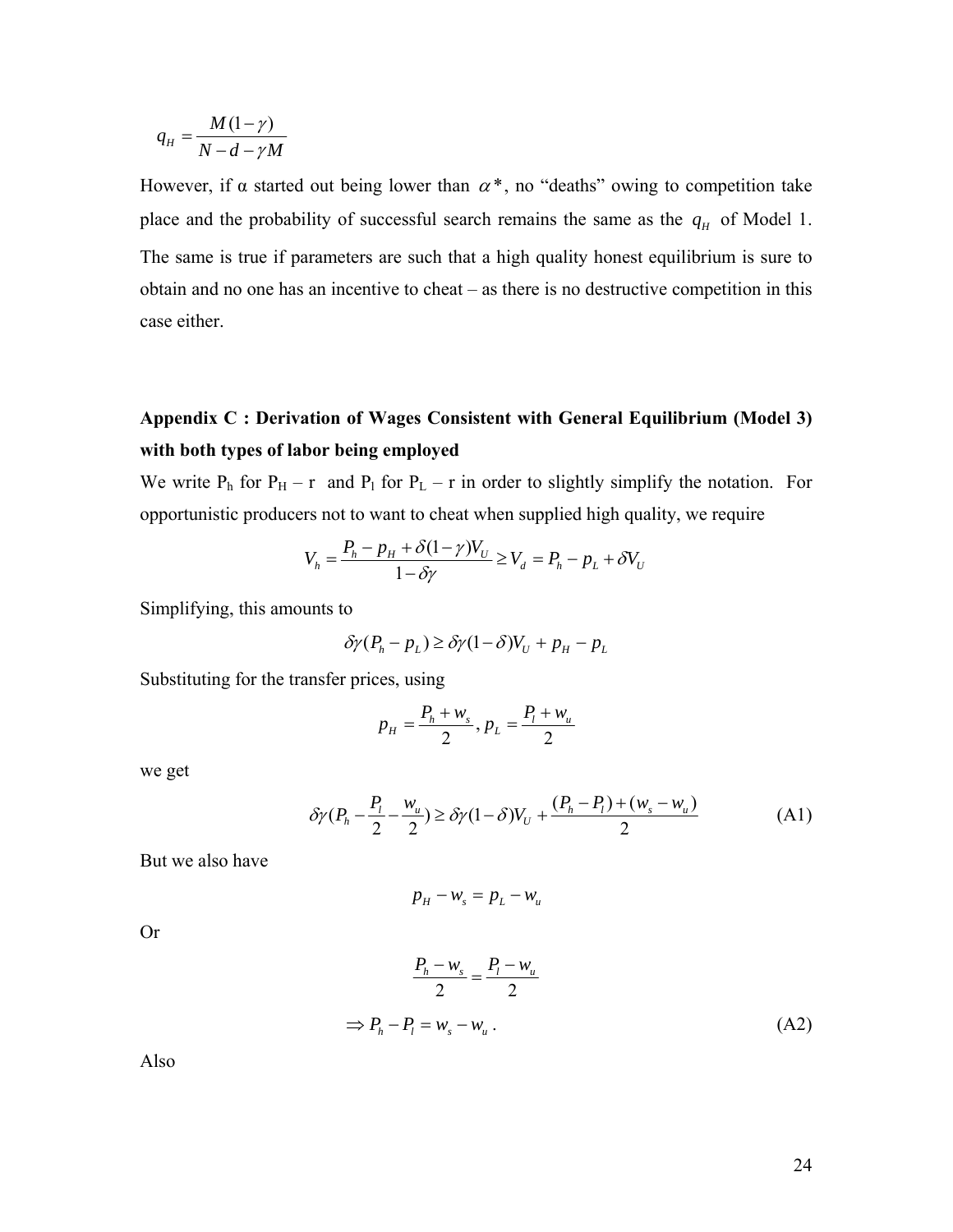$$
P_h - p_H = \frac{P_h - w_s}{2} = \frac{P_l - w_u}{2} = P_l - p_L \tag{A3}
$$

From (A2),

$$
\delta \gamma (P_h - \frac{P_l}{2} - \frac{w_u}{2}) \ge \delta \gamma (1 - \delta) V_U + P_h - P_l \tag{A4}
$$

From (A3),

$$
V_h = V_l = V.
$$

So

$$
V_U = \frac{\delta q V_h}{1 - \delta (1 - q)} = \frac{\delta q}{1 - \delta (1 - q)} \left[ \frac{\{(P_h - w_s)/2\} + \delta (1 - \gamma) V_U}{1 - \delta \gamma} \right]
$$

or

$$
V_U = \frac{\delta q}{(1-\delta)(1+\delta q - \delta \gamma)} \left(\frac{P_h - w_s}{2}\right) \tag{A5}
$$

From  $(A4)$ ,  $(A5)$  and  $(A2)$ ,

$$
\delta \gamma (P_h - \frac{P_l}{2} - \frac{w_u}{2}) \ge \frac{\delta^2 \gamma q (P_l - w_u)}{2[1 + \delta q - \delta \gamma]} + P_h - P_l
$$

Solving,

$$
w_u \leq \frac{[2 + 2\delta q - 3\delta \gamma - 2\delta^2 \gamma q + \delta^2 \gamma^2] P_l - [2 + 2\delta q - 4\delta \gamma - 2\delta^2 \gamma q + 2\delta^2 \gamma^2] P_h}{\delta \gamma (1 - \delta \gamma)}
$$

wu can be positive only if the right hand side of the above inequality is positive. This requires that

$$
P_1 \frac{2(1+\delta q) - \delta \gamma}{\delta \gamma} - P_h \frac{2(1+\delta q) - 2\delta \gamma}{\delta \gamma} > 0
$$
  
Or 
$$
P_1/P_h > \frac{2(1+\delta q) - 2\delta \gamma}{2(1+\delta q) - \delta \gamma} = 1 - \frac{\delta \gamma}{2(1+\delta q) - \delta \gamma}.
$$

The right hand side of this inequality is decreasing in  $\delta$  and  $\gamma$  and increasing in q. For a given configuration of product prices, a positive  $w<sub>u</sub>$  is likelier the lower the exogenous separation probability and the lower the discount rate and the prospect of finding a new match in the next period (the latter being in turn an increasing function of the separation probability). A positive  $w_u$  in equilibrium implies of course full employment of unskilled, as well as skilled, labor. Conversely an equilibrium with involuntary